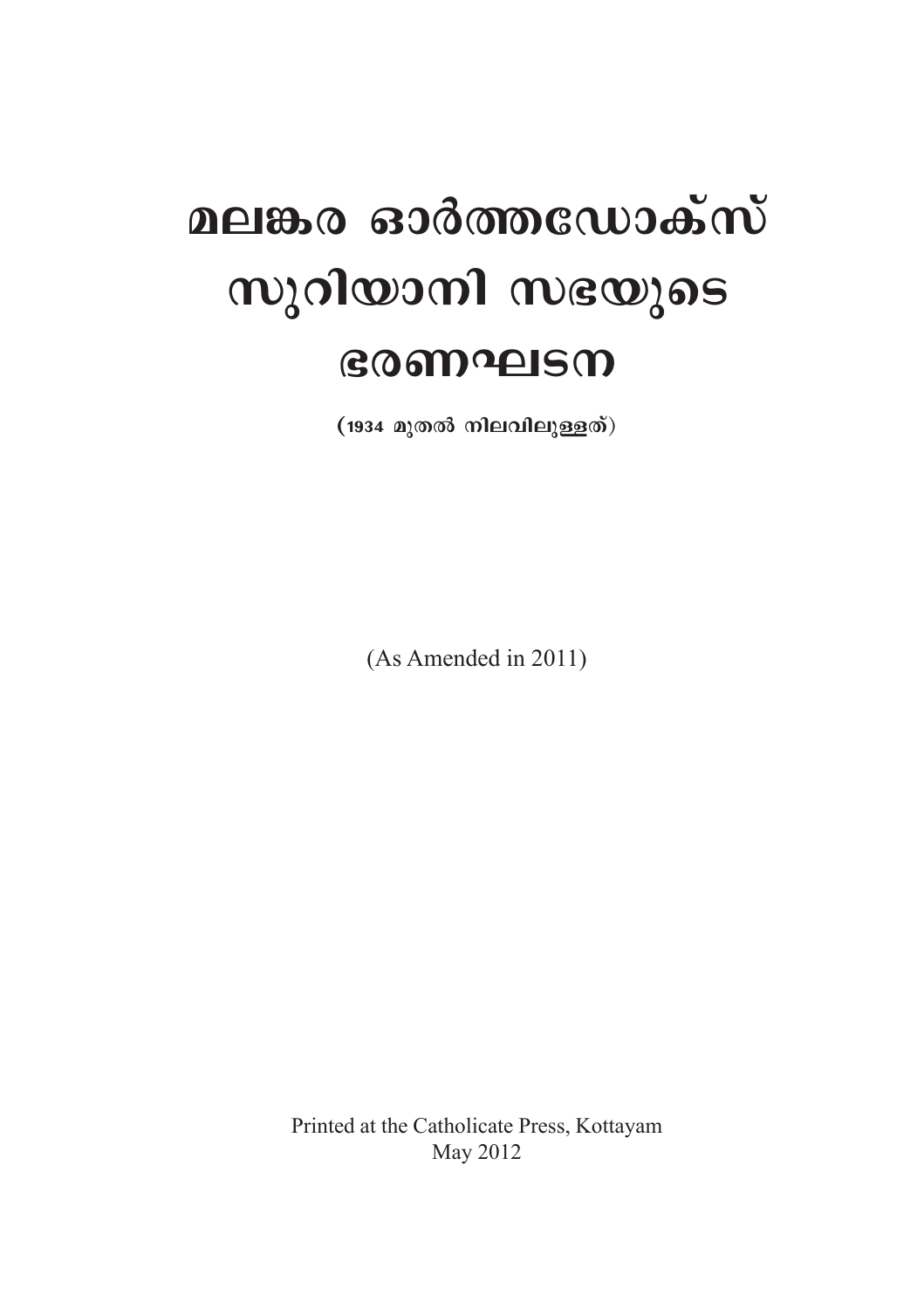## മലങ്കര ഓർത്തഡോക്സ് സുറിയാനി സഭയുടെ ഭരണഘടന

## 1. പ്രഖ്യാപനം

1. മലങ്കരസഭ – ഓർത്തഡോക്സ് സുറിയാനി സഭയുടെ ഒരു വിഭാ ഗവും ഓർത്തഡോക്സ് സുറിയാനി സഭയുടെ പ്രധാന മേലദ്ധ്യക്ഷൻ അന്ത്യോഖ്യാ പാത്രിയർക്കീസും ആകുന്നു.

2. മലങ്കരസഭ - മാർത്തോമ്മാ ശ്ലീഹായാൽ സ്ഥാപിതമായതും പൗരസ്തൃ ഓർത്തഡോക്സ് സുറിയാനി സഭയിൽ ഉൾപ്പെട്ടതും പൗരസ്ത്യ ഓർത്തഡോക്സ് സുറിയാനി സഭയുടെ പ്രധാന മേലദ്ധ്യ ക്ഷൻ കാതോലിക്കായും ആകുന്നു.

3. ഓർത്തഡോക്സ് സുറിയാനി സഭയെ ചില കാരണങ്ങളാൽ പിശ കായി യാക്കോബായ സഭ എന്നു കൂടെ പേരു പറഞ്ഞുവരുന്നതുപോലെ മലങ്കരസഭയേയും അതേ കാരണങ്ങളാൽ യാക്കോബായ സഭ എന്നു കൂടെ പേരു പറഞ്ഞുവരുന്നുണ്ടെങ്കിലും, അതിനുള്ള പൂർവ്വികമായ സാക്ഷാൽ പേര് "മലങ്കര ഓർത്തഡോക്സ് സുറിയാനി സഭ" എന്നാ കുന്നു.

4. വി. മാമോദീസാ കൈക്കൊണ്ടവരും വി. ത്രിത്വത്തിന്റെ ദൈവത്വം, പുത്രന്റെ മനുഷ്യാവതാരം, പരിശുദ്ധാത്മാവിന്റെ പുറപ്പാട്, വി. സഭ എന്നി വയിലും, അവയിൽ നിഖ്യാ വിശ്വാസപ്രമാണത്തിന്റെ ഉപയോഗം, വി. പാരമ്പര്യങ്ങളുടെ ദൈവനിശ്വാസം, ദൈവമാതാവിന്റെയും ശുദ്ധിമാന്മാ രുടെയും മദ്ധ്യസ്ഥത, മരിച്ചവരുടെ ഓർമ്മ, ഏഴു കൂദാശകളുടെ കർമ്മ ങ്ങൾ, നോമ്പ് മുതലായി നിയമാനുസരണമുള്ള അനുഷ്ഠാനങ്ങൾ എന്നി വയിലും വിശ്വാസമുള്ളവരും അവയെ അനുഷ്ഠിക്കേണ്ട ബാദ്ധ്യത സ്വീക രിച്ചിട്ടുള്ളവരും ആയ എല്ലാ സ്ത്രീപുരുഷന്മാരും ഈ സഭയിലെ അംഗ ങ്ങൾ ആയിരിക്കുന്നതാകുന്നു.

5. ഈ സഭ അംഗീകരിച്ചിരിക്കുന്ന കാനോൻ ബാർ എബ്രായയാൽ എഴുതപ്പെട്ട ഹൂദായ കാനോൻ ആകുന്നു (1898–ാം മാണ്ട് പാരീസ് പട്ട ണത്തിൽ അച്ചടിച്ചിട്ടുള്ളത് ഈ കാനോൻ തന്നെയാണ്).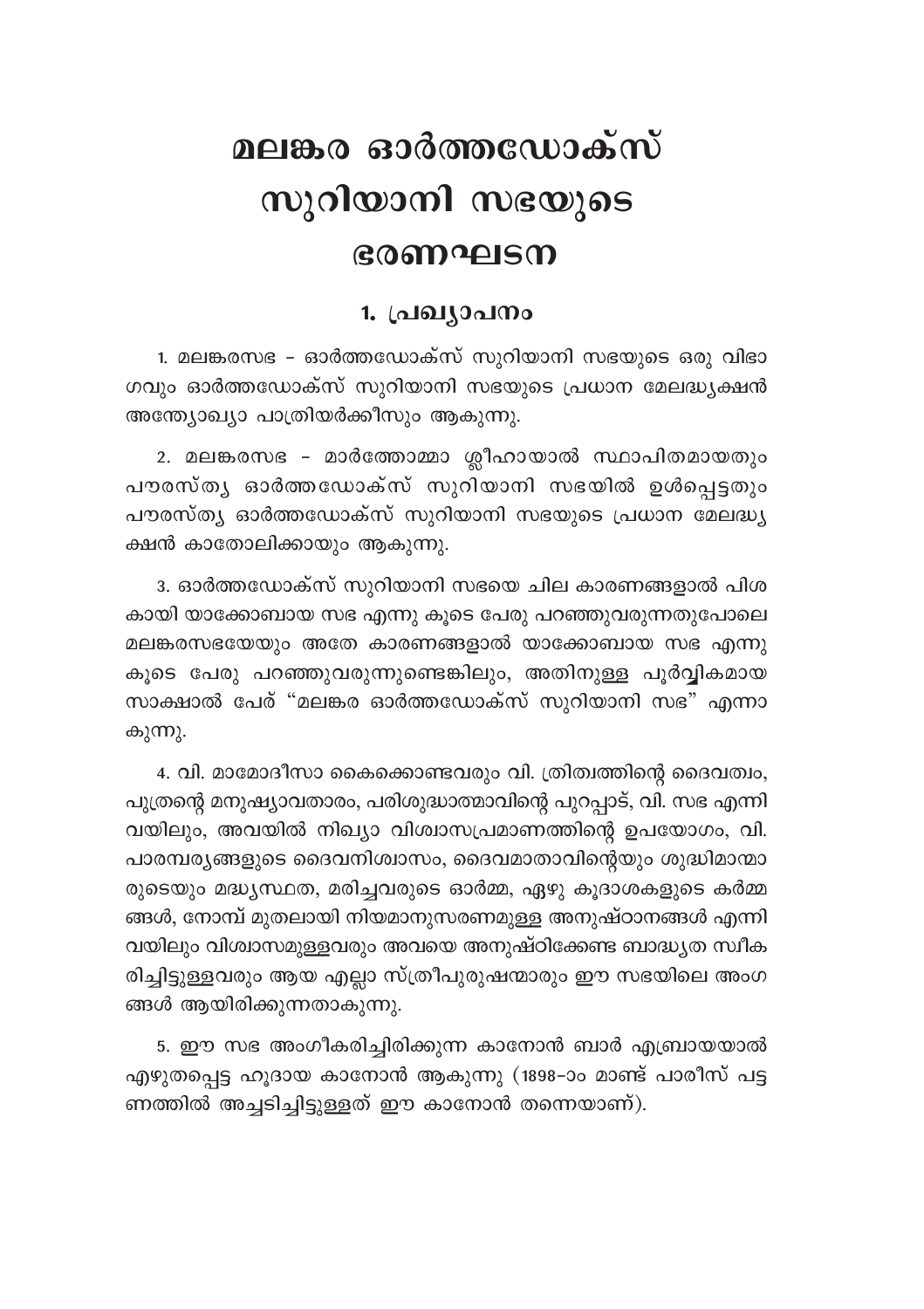## 2. പള്ളി ഇടവക

#### A. ഇടവകയോഗം

6. ഓരോ പള്ളി ഇടവകയ്ക്കും ഓരോ ഇടവകയോഗം ഉണ്ടായിരി ക്കേണ്ടതാകുന്നു.

ഓരോ പള്ളി ഇടവകയ്ക്കും ഓരോ ഇടവക രജിസ്റ്റർ ഉണ്ടായിരി ക്കേണ്ടതാകുന്നു. ഇടവകയിലെ ഓരോ അംഗത്തിന്റെയും പേര് ഇടവക രജിസ്റ്ററിൽ ഉൾപ്പെടുത്തേണ്ടതാകുന്നു. ഇടവകയിലെ ഏതെങ്കിലും അംഗം സഭയിൽ നിന്നു മാറ്റപ്പെടുകയോ, മറ്റു സഭയിലേയ്ക്ക് വിവാഹം ചെയ്ത് അയയ്ക്കപ്പെടുകയോ, സ്ഥിരമായി മറ്റൊരു ഇടവകാംഗത്വം സ്വീകരിക്കുകയോ ചെയ്താൽ ഇടവകയിലെ അംഗത്വം നഷ്ടമാകുന്ന താണ്

7. ഭരണഘടന 10, 11 വകുപ്പുകളിൽ പറയുന്ന പ്രകാരമുള്ള നിരോധനം ഉള്ളവരൊഴികെ, ഇരുപത്തിയൊന്നു വയസ് പ്രായം തികഞ്ഞവരും ആണ്ടിൽ ഒരു തവണ എങ്കിലും കുമ്പസാരിച്ചു വി. കുർബ്ബാന കൈക്കൊ ള്ളുന്നവരും ഇടവക രജിസ്റ്ററിൽ പേരുള്ളവരുമായ എല്ലാ സ്ത്രീപുരുഷ .<br>ന്മാരും ഇടവകയോഗത്തിൽ അംഗങ്ങളായിരിക്കും. യോഗത്തിലെ എല്ലാ അംഗങ്ങൾക്കും വോട്ടവകാശവും, ഇടവകയിലെ ഭരണസമിതികളി ലേയ്ക്ക് തിരഞ്ഞെടുക്കപ്പെടുവാനുള്ള അവകാശവും ഉണ്ടായിരിക്കും.

8. ഇടവകയോഗാംഗങ്ങളുടെ പേരു വിവരം അടങ്ങിയ ഇടവകയോഗ രജിസ്റ്ററും കുമ്പസാരിച്ചിട്ടുള്ളവരുടെ പേരു വിവരം അടങ്ങിയ കുമ്പസാര രജിസ്റ്ററും ഉണ്ടായിരിക്കേണ്ടതാകുന്നു.

9. ഒരു പള്ളി ഇടവകയിലെ ഒരു അംഗത്തിന് വേറൊരു പള്ളി ഇടവ കയിൽ സ്ഥിരമായോ, ഉദ്യോഗാർത്ഥവും മറ്റും താൽക്കാലികമായി സ്വന്തം പള്ളി ഇടവക വിട്ട് താമസിക്കുന്നപക്ഷം, അതാതു സ്ഥലത്തുള്ള പള്ളി ഇടവകയിൽ താല്ക്കാലികമായോ ചേരാവുന്നതും അപ്രകാരം സ്ഥിര മായോ, താല്ക്കാലികമായോ ഇടവക ചേരുന്നത്, വിട്ടുപോരുന്ന പള്ളി ഇടവകയുടെയും, ചേരുന്ന പള്ളി ഇടവകയുടെയും, വികാരിമാരുടെ അനു മതിയോടുകൂടി ആയിരിക്കേണ്ടതും ഇടവക വിട്ട വിവരവും ഇടവക ചേർന്ന വിവരവും അതാതു വികാരി ഇടവക മെത്രാപ്പോലീത്തായ്ക്കു റിപ്പോർട്ടു ചെയ്യേണ്ടതും ആകുന്നു. ഇടവക മാറ്റത്തിന് വികാരിയുടെ അനുമതി ലഭിക്കാത്തപക്ഷം ഇടവക മെത്രാപ്പോലീത്തായുടെ അടുക്കൽ അപേക്ഷിക്കാവുന്നതും ഇടവക മെത്രാപ്പോലീത്തായുടെ തീരുമാനമനു സരിച്ച് നടന്നുകൊള്ളേണ്ടതും ആകുന്നു. താല്ക്കാലികമായി ഇടവക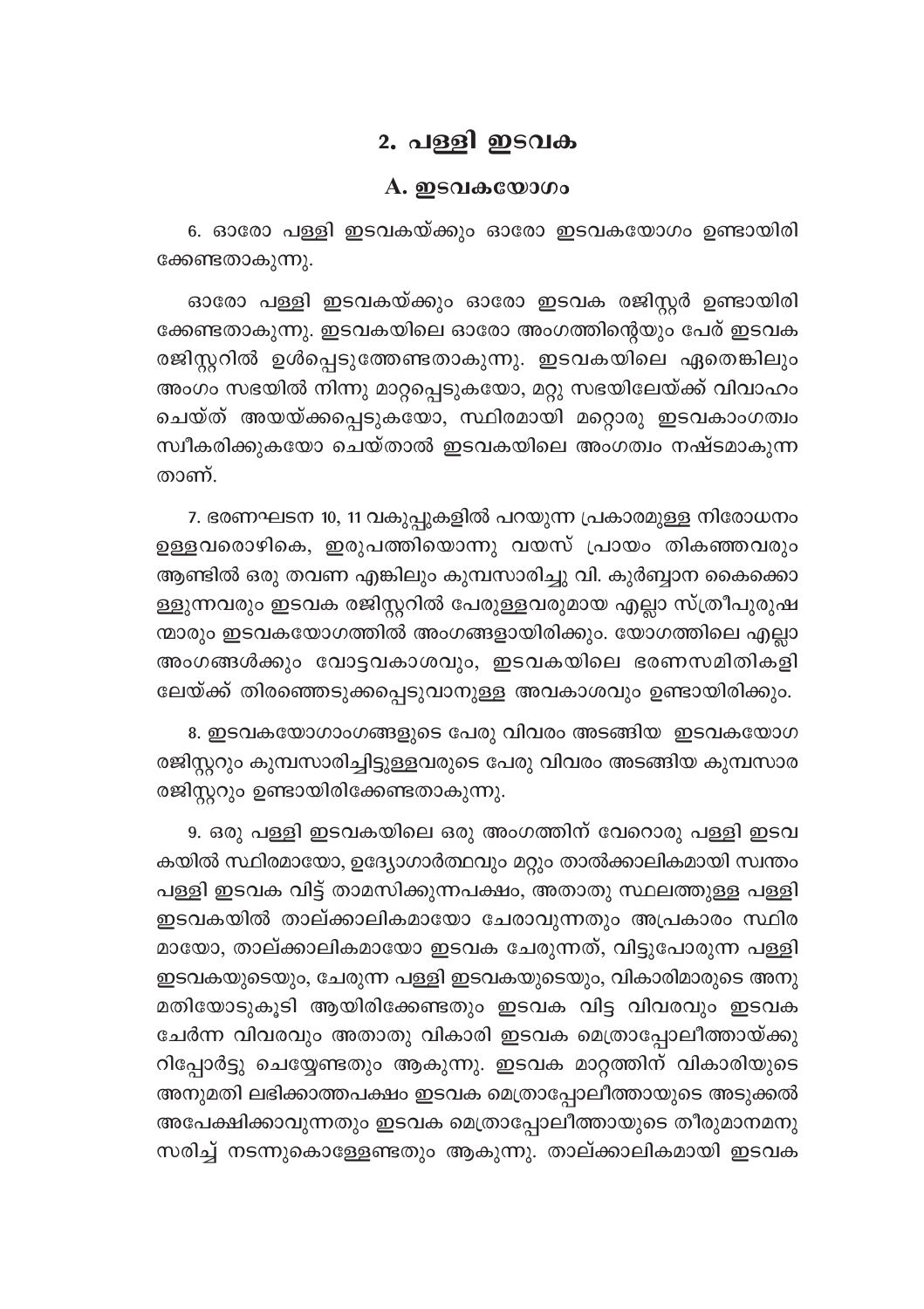ചേരുന്നവർക്ക് അവർ അപ്രകാരം തുടരുന്നിടത്തോളം കാലം അവരുടെ സ്ഥിരം ഇടവകയോഗത്തിൽ സംബന്ധിക്കുന്നതിനോ വോട്ടു ചെയ്യുന്ന തിനോ അവകാശമില്ലാത്തതാകുന്നു.

10. ഒരു ഇടവകയോഗാംഗം ഏതെങ്കിലും ഇനത്തിൽ പള്ളിക്കോ സമു ദായത്തിനോ ചെല്ലേണ്ട സംഖ്യ ആറു മാസക്കാലത്തേക്കു കൊടുക്കാതെ വീഴ്ച വരുത്തിയാൽ ആ അംഗത്തിന് ഇടവകയോഗത്തിൽ സംബന്ധി ക്കുന്നതിനോ വോട്ടു ചെയ്യുന്നതിനോ അവകാശമില്ലാത്തതും, ഒരു വർഷ ത്തേക്ക് ടി സംഖ്യ കൊടുക്കാതെ വീഴ്ച വരുത്തിയാൽ ആ അംഗത്തിന്റെ പേര് ഇടവകയോഗ രജിസ്റ്ററിൽ നിന്നും നീക്കം ചെയ്യപ്പെടുന്നതും ഇപ്രകാരം നീക്കം ചെയ്യപ്പെട്ട ഒരു അംഗം കുടിശ്ശിക മുഴുവനും കൊടു ക്കുന്നതിനു മുമ്പായി സ്വന്തം ഇടവകയോഗത്തിലോ മറ്റേതെങ്കിലും ഇട വകയോഗത്തിലോ അംഗമായിരിക്കുന്നതല്ലാത്തതും ആകുന്നു. ടി അംഗത്തെ സംബന്ധിച്ച് മേലിൽ എന്തു ചെയ്യണമെന്ന് ഇടവക മെത്രാ പ്പോലീത്തായെ വികാരി അറിയിച്ച് അദ്ദേഹത്തിന്റെ രേഖാമൂലമായ കല്പന അനുസരിച്ച് പ്രവർത്തിക്കേണ്ടതുമാകുന്നു.

11. മേൽപ്രകാരം നീക്കപ്പെടുന്ന അംഗം കുടിശ്ശിക കൊടുത്തശേഷവും പുതുതായി ചേരുന്ന അംഗം ചേർന്ന ശേഷവും മൂന്നു മാസം കഴിയുന്ന തിനു മുമ്പായി ഇടവകയോഗത്തിൽ വോട്ടു ചെയ്യുന്നതിന് അവകാശമു ണ്ടായിരിക്കുന്നതല്ല.

12. വികാരി ഇടവകയോഗം വിളിച്ചുകൂട്ടേണ്ടതും യോഗത്തിനു മുമ്പ് രണ്ടു ഞായറാഴ്ചകളിൽ ശുശ്രൂഷാ സമയത്ത് യോഗത്തെപ്പറ്റിയും യോഗത്തിൽ ആലോചിക്കേണ്ട വിഷയങ്ങളെപ്പറ്റിയും വികാരിയോ, കർമ്മം അനുഷ്ഠിക്കുന്ന പട്ടക്കാരൻ വികാരിയുടെ നിയോഗമനുസരിച്ചോ ഇടവക പള്ളിയിൽ വിളിച്ചു പറഞ്ഞശേഷം രണ്ടാമതു വിളിച്ചു പറഞ്ഞ ഞായറാഴ്ച തന്നെയോ തുടർന്നുള്ള ഏതെങ്കിലും ദിവസമോ യോഗം കൂടേണ്ടതും ആകുന്നു. ഇടവകയോഗത്തിൽ സംബന്ധിക്കുന്നതിനും വോട്ടു ചെയ്യുന്നതിനും അർഹതയുള്ളവരുടെ ലിസ്റ്റ് ഇടവകയോഗത്തെ പ്പറ്റി വിളിച്ചു പറയുന്ന ആദ്യ ഞായറാഴ്ച വികാരിയോ, വികാരിയുടെ നിയോഗമനുസരിച്ച് സെക്രട്ടറിയോ, പള്ളിയിൽ നോട്ടീസ് ബോർഡിൽ പതിച്ചോ മറ്റു വിധത്തിലോ പ്രസിദ്ധപ്പെടുത്തേണ്ടതാകുന്നു. ആവശ്യം നേരിടുന്ന പക്ഷം ഇടവകയോഗാംഗങ്ങൾക്ക് എല്ലാവർക്കും രേഖാമൂലം വികാരിയോ, വികാരിയുടെ നിയോഗമനുസരിച്ച് സെക്രട്ടറിയോ, ഒരാഴ്ചത്തെ നോട്ടീസ് കൊടുത്ത് ഇടവകയോഗം കൂടാവുന്നതാകുന്നു. ഇടവകയുടെ ആഭിമുഖ്യത്തിൽ മറ്റു പള്ളികളോ ചാപ്പലുകളോ ഉണ്ടെ ങ്കിൽ അവയിൽ യോഗവിവരം ഇടവകയോഗം നിശ്ചയിച്ചിട്ടുള്ള വിധ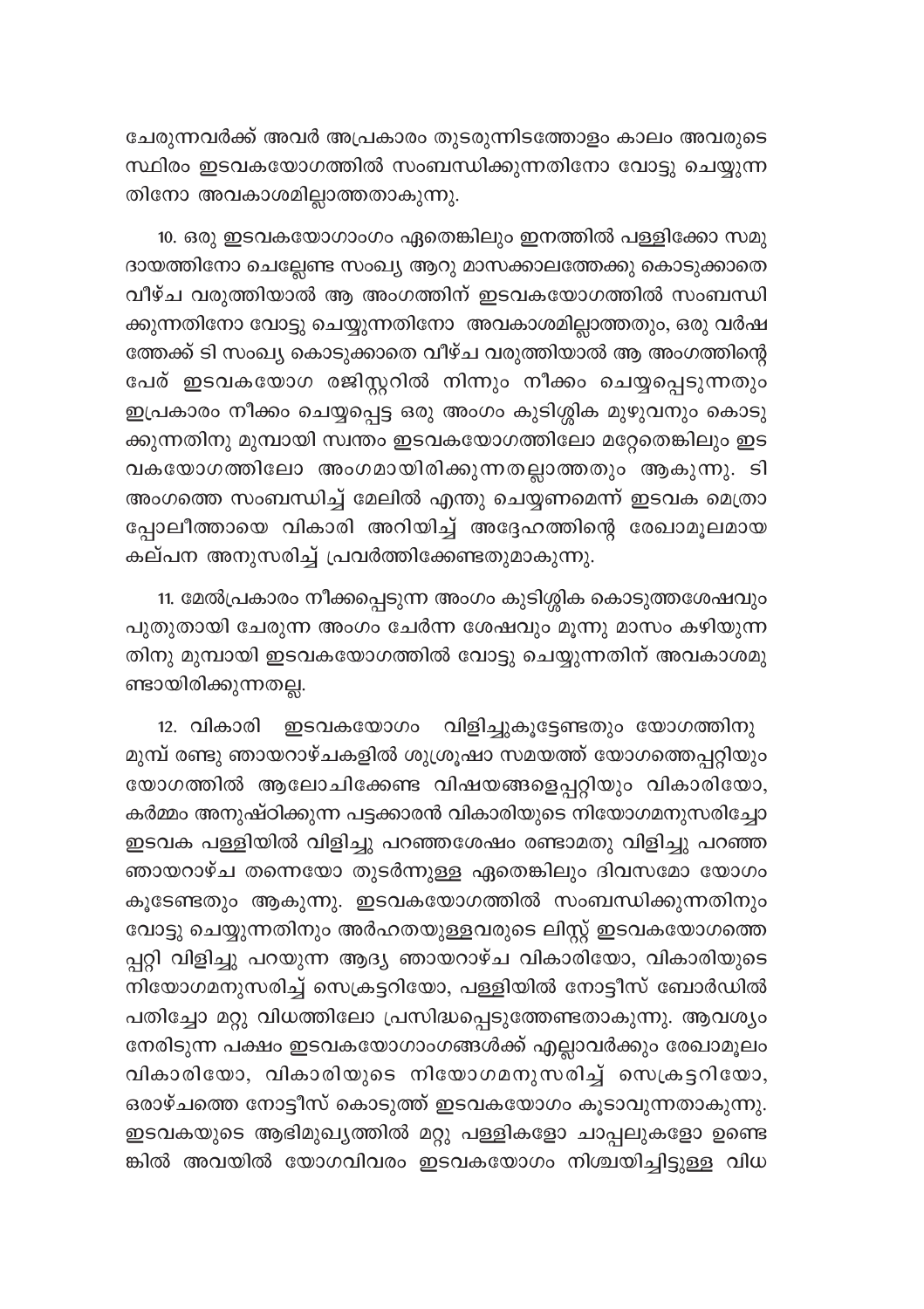ത്തിൽ അറിയിക്കേണ്ടതാകുന്നു. ഇടവക മെത്രാപ്പോലീത്തായുടെ അനു മതിയോടു കൂടി ഇടവകയെ വാർഡുകളായി തിരിച്ച് അതതു വാർഡുക ളിലെ ഇടവകയോഗാംഗങ്ങളിൽ നിന്ന് ഇടവകയോഗത്തിലേക്ക് ഒന്നോ അതിലധികമോ പ്രതിനിധികളെ തെരഞ്ഞെടുക്കാവുന്നതും പ്രതിനിധി കളുടെ യോഗം ചെയ്യുന്ന തീരുമാനം ഇടവകയോഗത്തിന്റെ തീരുമാനം ആയിരിക്കുന്നതും ആകുന്നു. ഇടവകയോഗത്തിനു കോറം നോക്കേണ്ട ആവശ്യമില്ലാത്തതാകുന്നു.

13. ആണ്ടിൽ രണ്ടു പ്രാവശ്യമെങ്കിലും ഇടവകയോഗം കൂടേണ്ടതാ കുന്നു. വികാരിക്ക് ആവശ്യമെന്നു തോന്നുമ്പോഴോ, മാനേജിംഗ് കമ്മിറ്റി ആവശ്യപ്പെടുമ്പോഴോ, ഇടവകയോഗാംഗങ്ങളിൽ 100 ന് 20 കണക്ക് അംഗങ്ങൾ ആവശ്യപ്പെടുമ്പോഴൊ വികാരി ഇടവകയോഗം വിളിച്ചു കൂട്ടേ ണ്ടതാകുന്നു. ആവശ്യം നേരിട്ടാൽ ഒരു ഞായറാഴ്ച വിളിച്ചു പറയു കയോ, പറയിക്കുകയോ ചെയ്തശേഷം ഇടവകമെത്രാപ്പോലീത്തായ്ക്ക് അടുത്ത ഏതെങ്കിലും ദിവസം ഇടവകയോഗം വിളിച്ചുകൂട്ടാവുന്നതും അങ്ങനെ കൂടുന്ന യോഗത്തിൽ ഇടവകമെത്രാപ്പോലീത്താ ആദ്ധ്യക്ഷ്യം വഹിക്കുന്നതും ആകുന്നു.

14. അവകാശമുള്ള കക്ഷി ആവശ്യപ്പെടുന്നതനുസരിച്ച് വികാരി യോഗം വിളിച്ചുകൂട്ടാത്തപക്ഷം ഇടവക മെത്രാപ്പോലീത്തായുടെ തീർച്ച അനുസരിച്ച് നടന്നു കൊള്ളേണ്ടതും ആകുന്നു.

15. വികാരി ഇടവകയോഗത്തിന്റെ പ്രസിഡണ്ടും സഹപട്ടക്കാർ ഉണ്ടെ ങ്കിൽ അവർ വൈസ് പ്രസിഡണ്ടന്മാരും ആയിരിക്കുന്നതാകുന്നു. 13–ാം വകുപ്പിൽ പറയുന്ന പ്രകാരം ഇടവകമെത്രാപ്പോലീത്തായും 98-ാം വകു പ്പിൽ പറയുന്ന പ്രകാരം മലങ്കര മെത്രാപ്പോലീത്തായും വിളിച്ചു കൂട്ടുന്ന തൊഴിച്ചുള്ള ഇടവകയോഗത്തിൽ വികാരി ആദ്ധ്യക്ഷ്യം വഹിക്കുന്നതാ കുന്നു. ഏതെങ്കിലും കാരണവശാൽ വികാരിക്ക് അദ്ധ്യക്ഷത വഹിക്കു ന്നതിന് സൗകര്യമില്ലാതെ വരുന്നതായാൽ വൈസ് പ്രസിഡണ്ടന്മാർ ഹാജരുണ്ടെങ്കിൽ അവരിൽ ഒരാളോ വികാരിയുടെ രേഖാമൂലമായ നിയോ ഗമനുസരിച്ച് അദ്ധ്യക്ഷത വഹിക്കാവുന്നതാകുന്നു.

16. ഇടവകയോഗത്തിന് ഒരു സെക്രട്ടറി ഉണ്ടായിരിക്കേണ്ടതും സെക്ര ട്ടറിയെ ഇടവകയോഗം തെരഞ്ഞെടുക്കേണ്ടതും ഇടവകയോഗങ്ങളുടെ മിനിട്സ് സെക്രട്ടറി എഴുതി സൂക്ഷിക്കേണ്ടതും ആകുന്നു. യാതൊരു കാരണവും പറയാതെ സെക്രട്ടറിയെ ഇടവകമെത്രാപ്പോലീത്തായുടെ അനുമതിയോടുകൂടി ഇടവക യോഗത്തിനു നീക്കാവുന്നതാകുന്നു. ഇട വക മെത്രാപ്പോലീത്താ ഇടവക സന്ദർശനാർത്ഥം പള്ളിയിൽ വരുമ്പോൾ ഇടവകയോഗങ്ങളുടെ മിനിറ്റ്സിൽ അടയാളം വയ്പിച്ചു കൊള്ളേണ്ട താകുന്നു.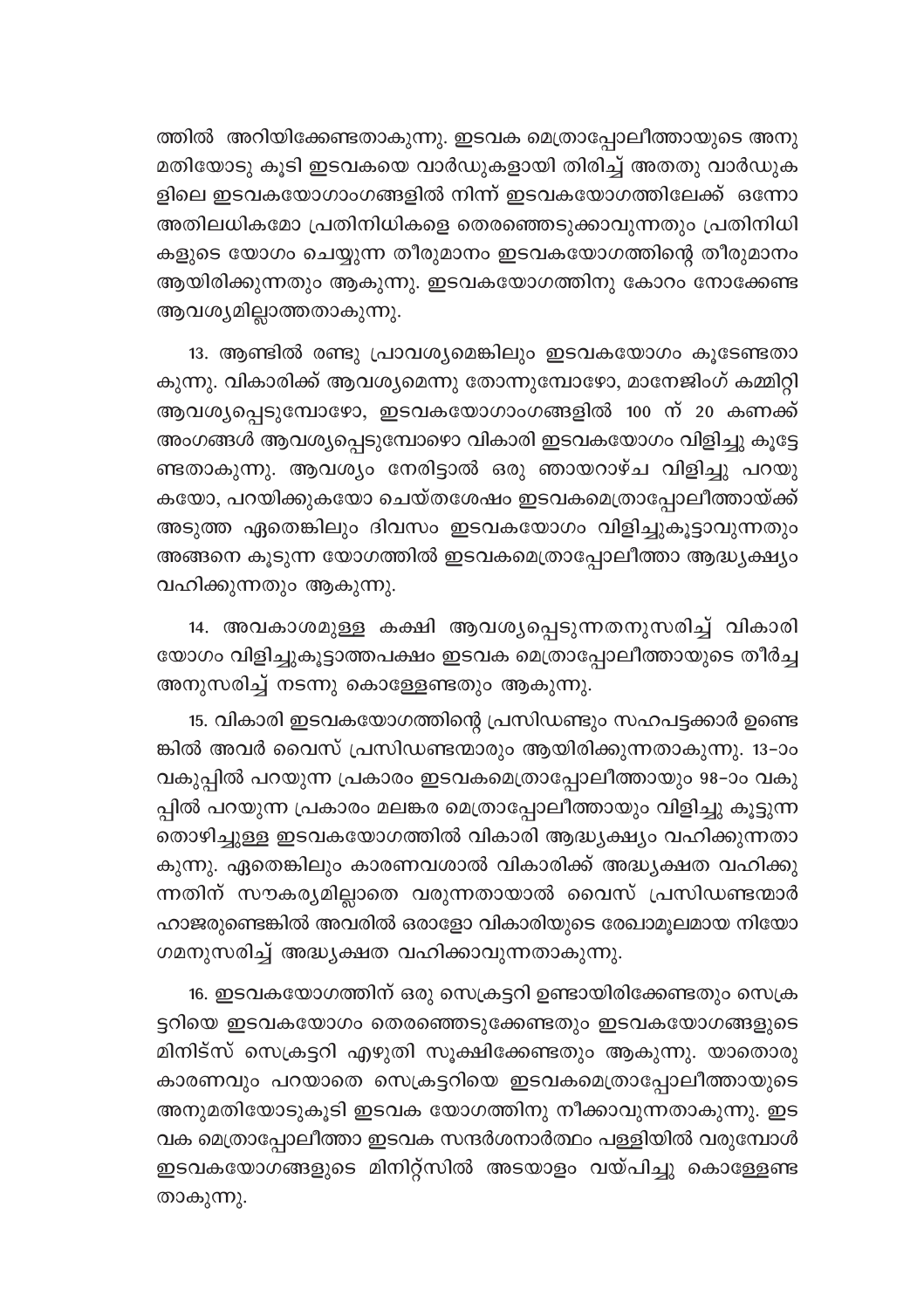17. കൈസ്ഥാനി, സെക്രട്ടറി, ഇടവക മാനേജിംഗ് കമ്മിറ്റിയിലെ അംഗ ങ്ങൾ എന്നിവരെ തെരഞ്ഞെടുക്കുക, ആവശ്യമുള്ളപക്ഷം ഇടവകമെത്രാ പ്പോലീത്തായുടെ അനുമതിയോടുകൂടി ഇവരെ നീക്കുക, തന്നാണ്ടത്തെ ബഡ്ജറ്റ് പാസ്സാക്കുക, കണക്കു പരിശോധകനെയോ, പരിശോധകന്മാ രെയോ നിശ്ചയിക്കുക, അവരുടെ റിപ്പോർട്ട് ചർച്ച ചെയ്യുക, ആണ്ടു തെരട്ട് പാസ്സാക്കുക, പള്ളിക്ക് ആവശ്യമെന്നു തോന്നുന്ന സംഗതികളെ ക്കുറിച്ച് ആലോചിച്ച് തീരുമാനം ചെയ്യുക എന്നിതുകൾ ഇടവകയോഗ ത്തിന്റെ ചുമതലയിൽപ്പെട്ട സംഗതികളാകുന്നു.

18. ഇടവകയോഗത്തിന്റെ നിശ്ചയങ്ങൾ അപ്പോഴപ്പോൾ വികാരി ഇട വക മെത്രാപ്പോലീത്തായ്ക്ക് അയച്ചുകൊടുക്കുകയോ സെക്രട്ടറി മുഖാ ന്തരം അയപ്പിച്ചു കൊടുക്കുകയോ ചെയ്യേണ്ടതാകുന്നു.

19. ഇടവകയോഗത്തിന്റെ നിശ്ചയത്തിനുമേൽ ഇടവക മെത്രാപ്പോ ലീത്തായുടെ അടുക്കൽ അപ്പീൽ ചെയ്യാവുന്നതും അപ്പീൽ ചെയ്യുന്ന തോടൊപ്പം വികാരിയെ ആ വിവരം രേഖാമൂലം അറിയിക്കേണ്ടതും ആകുന്നു. ഇടവകയോഗത്തിന്റെ നിശ്ചയത്തോട് ഇടവക മെത്രാപ്പോ ലീത്താ യോജിക്കുന്നപക്ഷം ഇടവക മെത്രാപ്പോലീത്താ അപ്പീൽ തള്ളി തീരുമാനം ചെയ്യേണ്ടതും യോജിക്കാത്തപക്ഷം അപ്പീൽ കിട്ടിയശേഷം മൂന്നു മാസത്തിനകം ഇടവക മെത്രാപ്പോലീത്താ അപ്പീൽ മെത്രാസന കൗൺസിലിൽ കൊണ്ടുവരേണ്ടതും കൗൺസിലിന്റെ ആലോചനയോടു കൂടി ഇടവക മെത്രാപ്പോലീത്താ തീരുമാനം ചെയ്യേണ്ടതും ആകുന്നു.

20. ഇടവക മെത്രാപ്പോലീത്തായ്ക്കു യുക്തമെന്നു തോന്നുന്നപക്ഷം അപ്പീൽ തീർച്ച വരെ, ഇടവകയോഗത്തിന്റെ നിശ്ചയം നടപ്പിൽ വരു ത്താൻ പാടില്ലെന്നു നിരോധന കല്പന അയയ്ക്കാവുന്നതാകുന്നു. എന്നാൽ സങ്കടമുള്ള കക്ഷി അപ്പീലുണ്ടെന്ന് ഇടവകയോഗത്തിന്റെ നിശ്ചയം കഴിഞ്ഞ് അഞ്ചു ദിവസത്തിനകം വികാരിയെ രേഖാമൂലം അറി യിക്കാതിരിക്കുകയോ, രണ്ടാഴ്ച്ചക്കകം നിരോധന കല്പന വരാതിരിക്കു കയോ ചെയ്താൽ ഇടവകയോഗത്തിന്റെ നിശ്ചയം നടപ്പിൽ വരുന്നതാ കുന്നു.

21. ഇടവകയോഗത്തിന്റെ തീരുമാനം ശരിയല്ലെന്നോ അധികാര സീമയെ അതിലംഘിക്കുന്നതെന്നോ ഇടവക മെത്രാപ്പോലീത്തായ്ക്കു ബോധ്യപ്പെടുന്നതായാൽ അപ്പീൽ ബോധിപ്പിച്ചിട്ടില്ലെങ്കിലും മേൽ 19-ഉം, 20-ഉം വകുപ്പുകളിൽ വിവരിച്ചിട്ടുള്ള നടപടികൾ അങ്ങനെയുള്ള തീരു മാനം സംബന്ധിച്ച് നടത്തി തീർച്ച ചെയ്യുന്നതിന് ഇടവക മെത്രാപ്പോ ലീത്തായ്ക്കു അധികാരമുള്ളതാകുന്നു.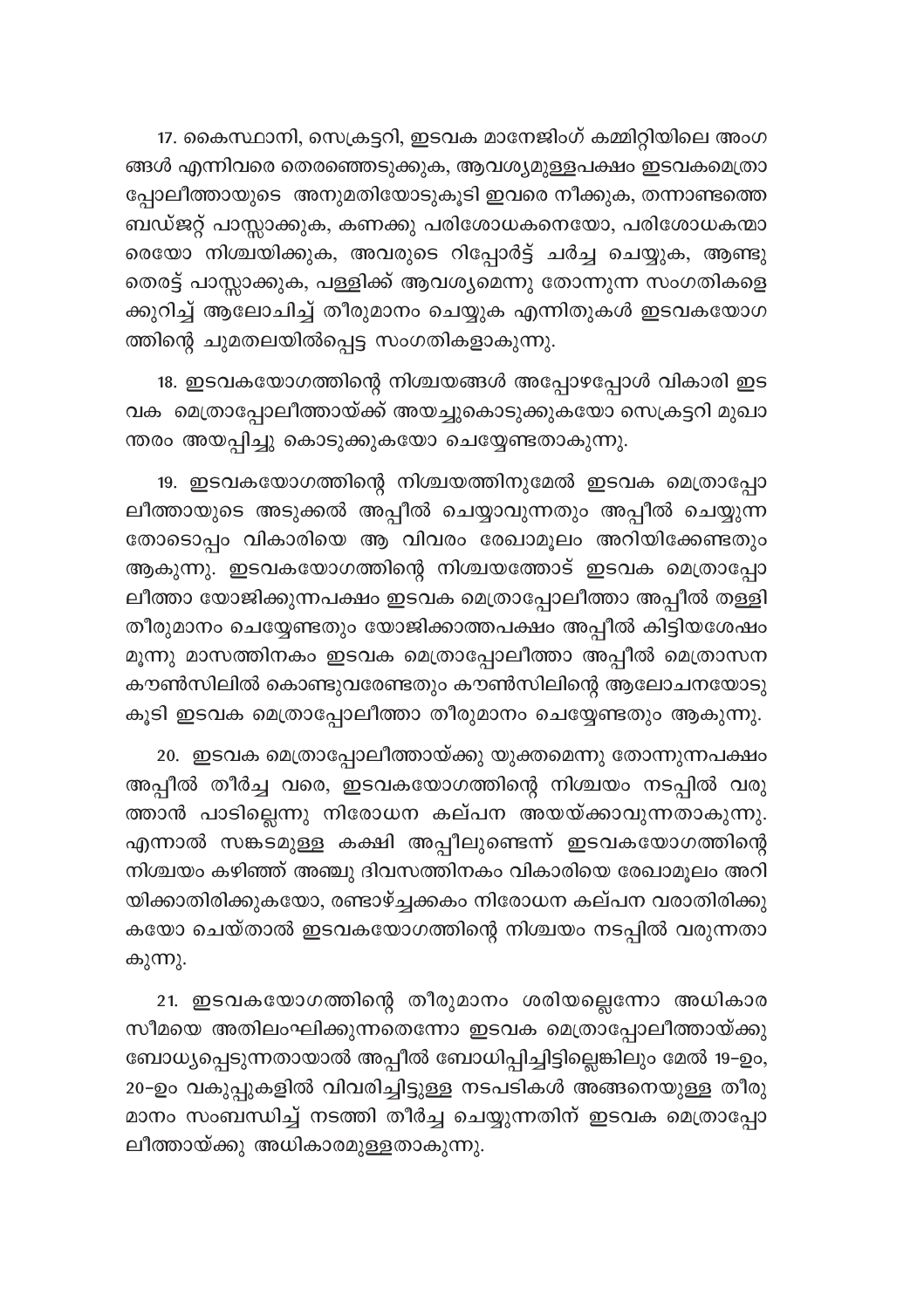22. പള്ളിവക പണത്തിൽ താഴെ 122–ാം വകുപ്പിൽ പറയുന്ന വരുമാ നവീതം നീക്കിയുള്ളത് താഴെ പറയുന്ന ആവശ്യങ്ങൾക്ക് താഴെ ചേർത്തി ട്ടുള്ള ക്രമപ്രകാരം ചെലവിടേണ്ടതും അതുകഴിച്ച് ബാക്കി ഉണ്ടായിരു ന്നാൽ മാത്രം പള്ളിയുടെ മറ്റാവശ്യങ്ങൾക്കും സഭയുടെ ആവശ്യങ്ങ ൾക്കും ചെലവിടാവുന്നതുമാകുന്നു.

a) പള്ളിയിലെ കുർബ്ബാന, പെരുനാൾ, മുതലായ ശുശ്രൂഷകൾക്കുള്ള നിതൃച്ചെലവ്.

b) പള്ളിയുടെയും പള്ളിവക കെട്ടിടങ്ങളുടെയും കെട്ടിമേച്ചിൽ, അറ്റ കുറ്റപ്പണികൾ മുതലായവയ്ക്കുള്ള ചെലവ്.

c) വികാരി മുതലായ പട്ടക്കാരുടെയും കപ്യാരുടെയും മറ്റും ശമ്പള ച്ചെലവ്.

d) സഭാകേന്ദ്രത്തിലേക്കും മെത്രാസന കേന്ദ്രത്തിലേക്കും ഉള്ള വരു മാനങ്ങൾ.

e) പള്ളി വകയായി നടത്തുന്ന പള്ളിക്കൂടങ്ങൾ, ധർമ്മാശുപത്രി, അനാ ഥശാല, സണ്ടേസ്കുൾ, പ്രാർത്ഥനായോഗങ്ങൾ, സുവിശേഷവേല മുത ലായവയ്ക്കുള്ള ചെലവ്.

23. പള്ളി ഇടവകയ്ക്ക് സ്ഥാവരവസ്തുക്കൾ വാങ്ങുകയോ, പള്ളി ഇടവകയിലെ സ്ഥാവര വസ്തുക്കൾ ഏതെങ്കിലും തീറുകൊടുക്കുകയോ കടപ്പെടുത്തുകയോ ചെയ്യണമെന്നിരുന്നാൽ ഇടവക യോഗത്തിന്റെ നിശ്ചയമനുസരിച്ചും ഇടവക മെത്രാപ്പോലീത്തായുടെ രേഖാമൂലമായ സമ്മതത്തോടു കൂടിയും വികാരിയും കൈസ്ഥാനിയും കൂടി ചെയ്യേണ്ട താകുന്നു.

## B. ഇടവക മാനേജിംഗ് കമ്മിറി

24. ഓരോ ഇടവകയോഗത്തിനും ഓരോ ഇടവക മാനേജിംഗ് കമ്മിറ്റി ഉണ്ടായിരിക്കേണ്ടതാകുന്നു.

25. ഇടവക മാനേജിംഗ് കമ്മിറ്റിയിലെ പട്ടക്കാർ ഒഴിച്ചുള്ളവരെ ഇട വകയോഗം തെരഞ്ഞടുക്കേണ്ടതും അവരുടെ കാലാവധി ഒരു കൊല്ലം ആയിരിക്കേണ്ടതും ആകുന്നു. ഓരോ കമ്മിറ്റിയിലും പട്ടക്കാരെ കൂടാതെ അഞ്ചിൽ കുറയാതെയും പതിനഞ്ചിൽ കൂടാതെയും അംഗങ്ങൾ ഉണ്ടാ യിരിക്കണം. ഈ സംഖ്യയ്ക്കുള്ളിൽ ഓരോ കമ്മിറ്റിക്കും എത്ര അംഗ ങ്ങൾ വേണമെന്ന് അതതു ഇടവകയോഗം തീർച്ചപ്പെടുത്തേണ്ടതാകുന്നു. ഏതെങ്കിലും ഇടവകയ്ക്ക് പതിനഞ്ചിൽ കൂടുതൽ കമ്മിറ്റി അംഗങ്ങൾ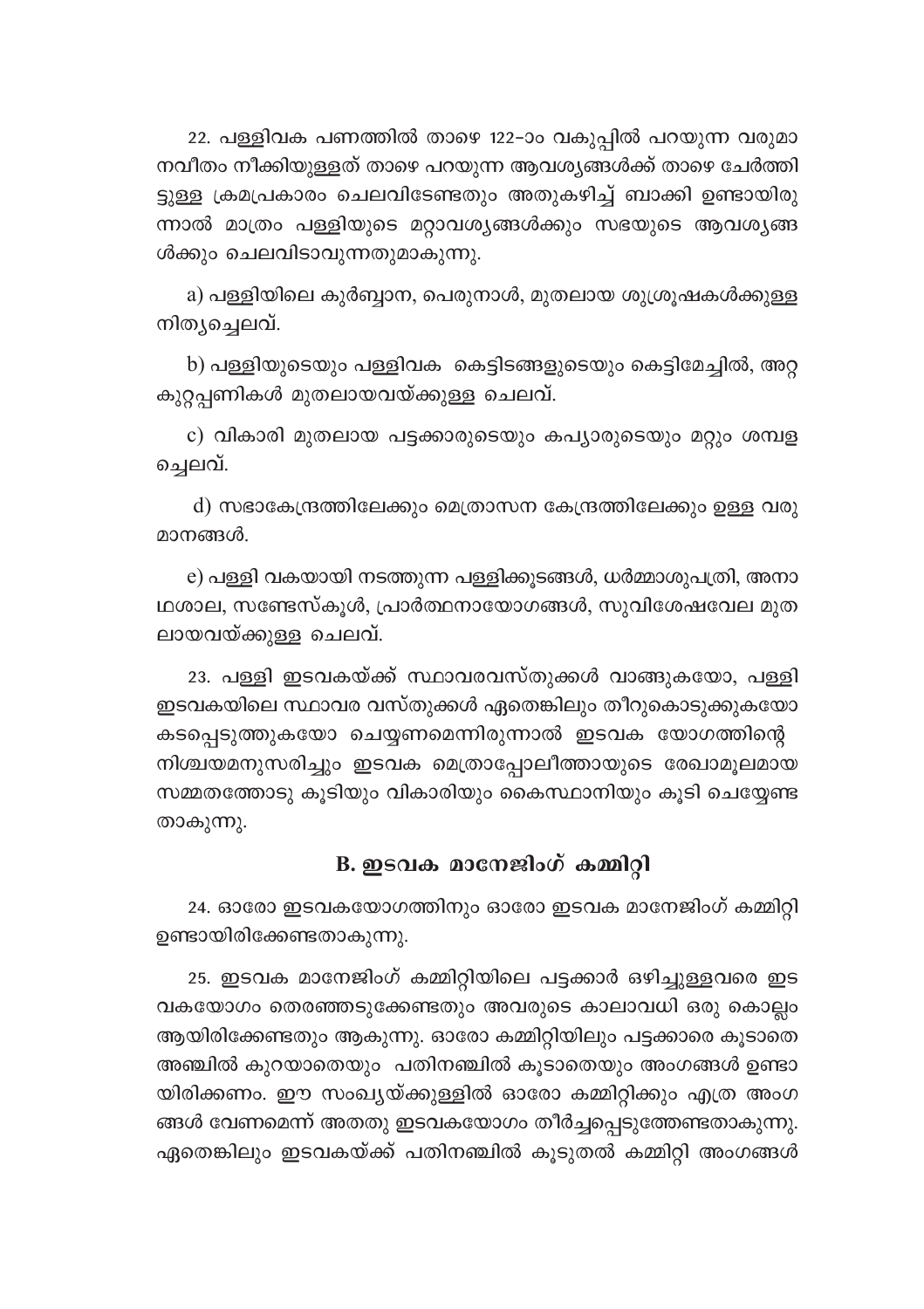ആവശ്യമെങ്കിൽ ഇടവക മെത്രാപ്പോലീത്തായുടെ അനുമതിയോടുകൂടി കൂടുതൽ അംഗങ്ങളെ ഇടവക യോഗത്തിനു തെരഞ്ഞെടുക്കാവുന്നതാ കുന്നു. മേൽ 12-ാം വകുപ്പിൽ പറഞ്ഞിട്ടുള്ളപ്രകാരം ഇടവകയെ വാർഡു കളായി തിരിച്ചിട്ടുണ്ടെങ്കിൽ വാർഡ് അടിസ്ഥാനത്തിൽ ഇടവക മാനേ ജിംഗ് കമ്മിറ്റി അംഗങ്ങളെ ഇടവകയോഗത്തിനു തെരഞ്ഞെടുക്കാവു ന്നതാകുന്നു. ഇടവക മാനേജിംഗ് കമ്മിറ്റിയിൽ ഒഴിവു വരുന്ന പക്ഷം തൽസ്ഥാനത്തേക്ക് ശേഷം അംഗങ്ങൾക്ക് ഇടവക യോഗാംഗങ്ങളിൽ നിന്ന് തെരഞ്ഞെടുക്കാവുന്നതാകുന്നു. ഏതെങ്കിലും ഇടവകയുടെ പ്രത്യേക പരിതസ്ഥിതിയിൽ കമ്മിറ്റിയുടെ കാലാവധി നീട്ടണമെന്നു കണ്ടാൽ ഇടവക മെത്രാപ്പോലീത്തായുടെ പ്രത്യേക അനുമതിയോടു കൂടി ഇടവക യോഗത്തിന് ഇടവക മാനേജിംഗ് കമ്മിറ്റിയുടെ കാലാ വധി മൂന്നു കൊല്ലം വരെ നീട്ടാവുന്നതാകുന്നു.

26. വികാരി ഇടവക മാനേജിംഗ് കമ്മിറ്റിയുടെ പ്രസിഡന്റും മറ്റു പട്ട ക്കാർ ഉണ്ടെങ്കിൽ അവർ വൈസ് പ്രസിഡണ്ടന്മാരും, തന്നാണ്ടു കൈ സ്ഥാനിയും സെക്രട്ടറിയും കാലാവധി കഴിഞ്ഞു മാറിപ്പോകുന്ന മുന്നാണ്ടു കൈക്കാരനും മാനേജിംഗ് കമ്മിറ്റിയിലെ അംഗങ്ങളും ആയി രിക്കുന്നതാകുന്നു.

27. കൈസ്ഥാനി, സെക്രട്ടറി, മാനേജിംഗ് കമ്മിറ്റിയിലേക്ക് തെരഞ്ഞെ ടുക്കപ്പെടുന്ന മറ്റ് അംഗങ്ങൾ എന്നിവരുടെ തെരഞ്ഞെടുപ്പിനെപ്പറ്റി യോഗ നടപടിയുടെ (മിനിട്സിന്റെ) പകർപ്പോടുകൂടി വികാരി ഇടവക മെത്രാ പ്പോലീത്തായ്ക്ക് ഒരാഴ്ചക്കകം റിപ്പോർട്ടു ചെയ്ത് രേഖാമൂലം അനു മതി വരുത്തേണ്ടതും റിപ്പോർട്ടു ചെയ്തശേഷം മൂന്നാഴ്ച്ചക്കകം ഇടവക മെത്രാപ്പോലീത്തായുടെ കല്പന വരാത്തപക്ഷം ഇടവക മെത്രാപ്പോ ലീത്താ ടി തെരഞ്ഞെടുപ്പിനെ അംഗീകരിച്ചതായി ഗണിക്കേണ്ടതും ആകുന്നു.

28. വികാരിയോ വികാരിയുടെ നിയോഗമനുസരിച്ച് സെക്രട്ടറിയോ രേഖാമൂലം നോട്ടീസു കൊടുത്തു കമ്മിറ്റിയോഗം വിളിച്ചുകൂട്ടേണ്ടതും വികാരി യോഗത്തിൽ അദ്ധ്യക്ഷം വഹിക്കേണ്ടതും ആകുന്നു. ഏതെ ങ്കിലും കാരണവശാൽ അദ്ധ്യക്ഷത വഹിക്കുന്നതിന് വികാരിക്ക് സൗക ര്യമില്ലാതെ വന്നാൽ വൈസ് പ്രസിഡന്റന്മാർ ഉണ്ടെങ്കിൽ അവരിൽ ഒരാളോ ഇല്ലാത്തപക്ഷം കമ്മിറ്റി അംഗങ്ങളിൽ ഒരാളോ വികാരിയുടെ രേഖാമൂലമായ നിയോഗമനുസരിച്ച് അദ്ധ്യക്ഷത വഹിക്കാവുന്നതാകുന്നു.

29. വികാരിക്ക് ആവശ്യമെന്നു തോന്നുമ്പോഴോ, കൈസ്ഥാനി ആവ ശ്യപ്പെടുമ്പോഴോ, മാനേജിംഗ് കമ്മിറ്റിയിലെ മൂന്നിലൊരുഭാഗം അം ഗങ്ങൾ ആവശ്യപ്പെടുമ്പോഴോ, ഇടവക മെത്രാപ്പോലീത്താ ആവശ്യപ്പെ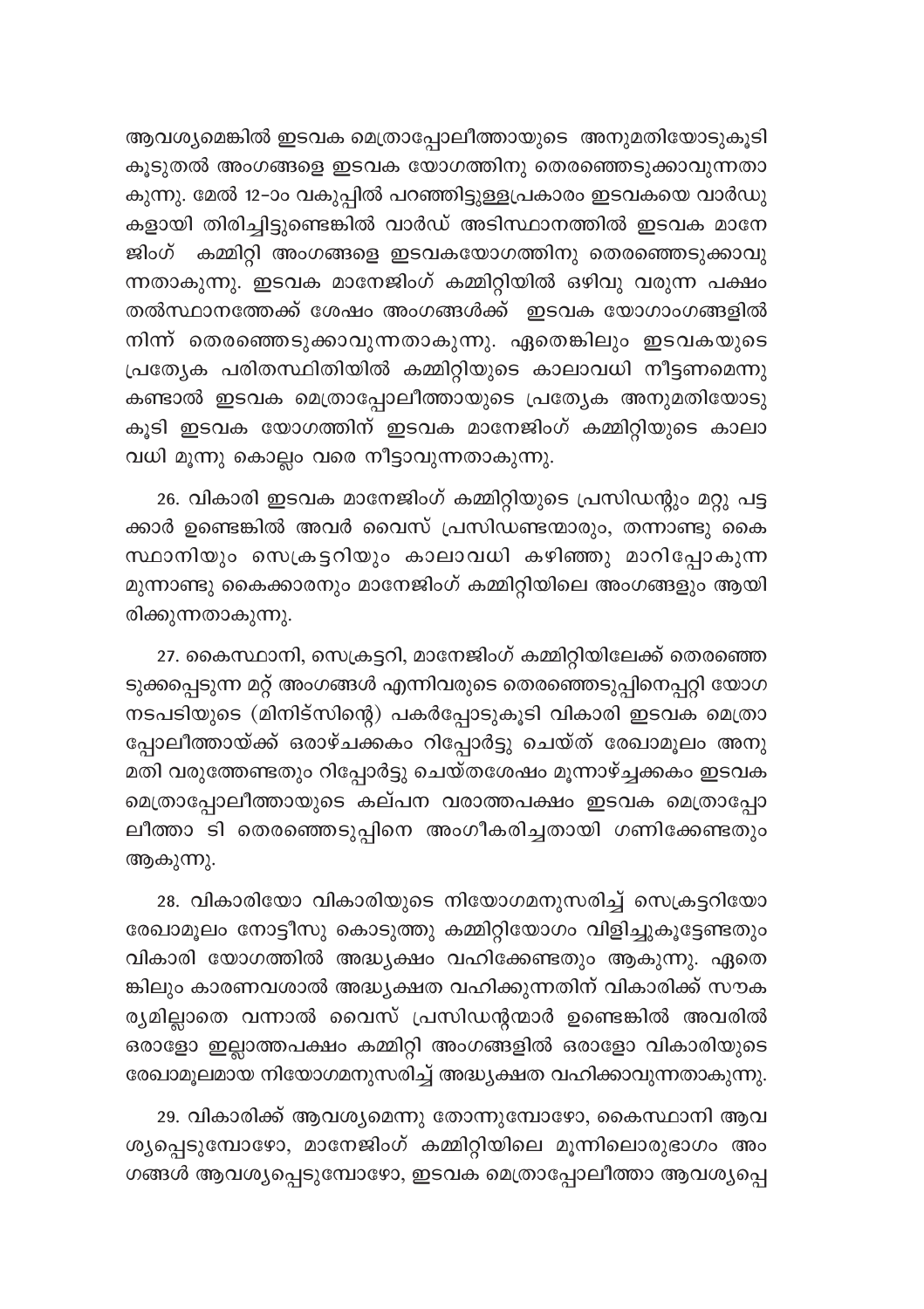ടുമ്പോഴോ വികാരി മാനേജിംഗ് കമ്മിറ്റി വിളിച്ചുകൂട്ടേണ്ടതാകുന്നു. ആണ്ടിൽ 4 പ്രാവശ്യത്തിൽ കുറയാതെ മാനേജിംഗ് കമ്മിറ്റി കൂടേണ്ട താകുന്നു. ഇടവകയോഗത്തിന് ആവശ്യമെന്നു തോന്നുന്ന പക്ഷം ഇട വക മാനേജിംഗ് കമ്മിറ്റിയുടെ കോറം നിശ്ചയിക്കാവുന്നതാകുന്നു.

30. ഇടവകയോഗത്തിന്റെ സെക്രട്ടറി തന്നെ മാനേജിംഗ് കമ്മിറ്റിയു ടെയും സെക്രട്ടറിയായിരിക്കേണ്ടതാകുന്നു. മാനേജിംഗ് കമ്മിറ്റി യോഗങ്ങ ളുടെ മിനിട്സ് സെക്രട്ടറി എഴുതി സൂക്ഷിക്കേണ്ടതും ഇടവക മെത്രാ പ്പോലീത്താ ഇടവക സന്ദർശനാർത്ഥം പള്ളിയിൽ വരുമ്പോൾ കമ്മിറ്റി യോഗങ്ങളുടെ മിനിട്സിൽ അടയാളം വയ്പിച്ചുകൊള്ളേണ്ടതും ആകുന്നു.

31. തന്നാണ്ടത്തെ ബഡ്ജറ്റു തയ്യാറാക്കി ഇടവക യോഗത്തിൽ ഹാജ രാക്കുക, ഇടവകയോഗം അധികാരപ്പെടുത്തുന്ന സംഗതികൾ നിർവ്വഹി ക്കുക, ഇടവകയ്ക്ക് ആവശ്യമെന്നു തോന്നുന്ന സംഗതികളെക്കുറിച്ച് ആലോചിച്ച് ഇടവക യോഗത്തിലേക്ക് ശുപാർശ ചെയ്യുക, കൈസ്ഥാനി ഹാജരാക്കുന്ന തിരട്ടു പരിശോധിക്കുക എന്നിവ മാനേജിംഗ് കമ്മിറ്റി യുടെ ചുമതലയിൽപെട്ട ജോലികൾ ആകുന്നു.

#### C. കൈസ്ഥാനി

32. ഓരോ പള്ളി ഇടവകയ്ക്കും ഓരോ കൈസ്ഥാനി ഉണ്ടായിരി ക്കേണ്ടതും വികാരിയോടു കൂടി കൈസ്ഥാനി പള്ളിവക സ്വത്തുക്കളുടെ കൈസ്ഥാനി ആയിരിക്കേണ്ടതും ആകുന്നു. കൈസ്ഥാനിയെ മാറ്റുമ്പോൾ കൈസ്ഥാനവും ഒഴിഞ്ഞുപോകുന്നതാകുന്നു. ഏതെങ്കിലും ഇടവകയ്ക്ക് ആവശ്യമെങ്കിൽ കൂട്ടുത്തരവാദിത്വമുള്ള രണ്ടിൽ കൂടാതെ കൈസ്ഥാനി കളെ ഇടവക യോഗത്തിനു തെരഞ്ഞടുക്കാവുന്നതാകുന്നു. പള്ളിക്കു വേണ്ടി വ്യവഹാരം നടത്തുന്നതിന് അത്മായ കൈസ്ഥാനി മാത്രം കക്ഷി ചേർന്നാൽ മതിയാകുന്നതാകുന്നു (ഒരു ഇടവകപ്പള്ളിക്ക് രണ്ടു കൈസ്ഥാനിമാർ ഉള്ള പക്ഷം ഈ ഭരണഘടനയിൽ കൈസ്ഥാനിയെ പ്പറ്റി പറയുന്നത് അവർക്കു രണ്ടു പേർക്കും ബാധകമായിരിക്കും).

33. കൈസ്ഥാനിയെ ഇടവകയോഗം തെരഞ്ഞെടുക്കേണ്ടതും കൈസ്ഥാനിയുടെ കാലാവധി ഒരു കൊല്ലം ആയിരിക്കുന്നതും ആകുന്നു.

34. യാതൊരു കാരണവും പറയാതെ ഇടവക മെത്രാപ്പോലീത്താ യുടെ അനുമതിയോടുകുടി കൈസ്ഥാനിയെ ഇടവകയോഗത്തിനു നീക്കാ വുന്നതാകുന്നു.

35. പള്ളിവക വരവു ചെലവുകളുടെ കണക്ക് ശരിയായി എഴുതി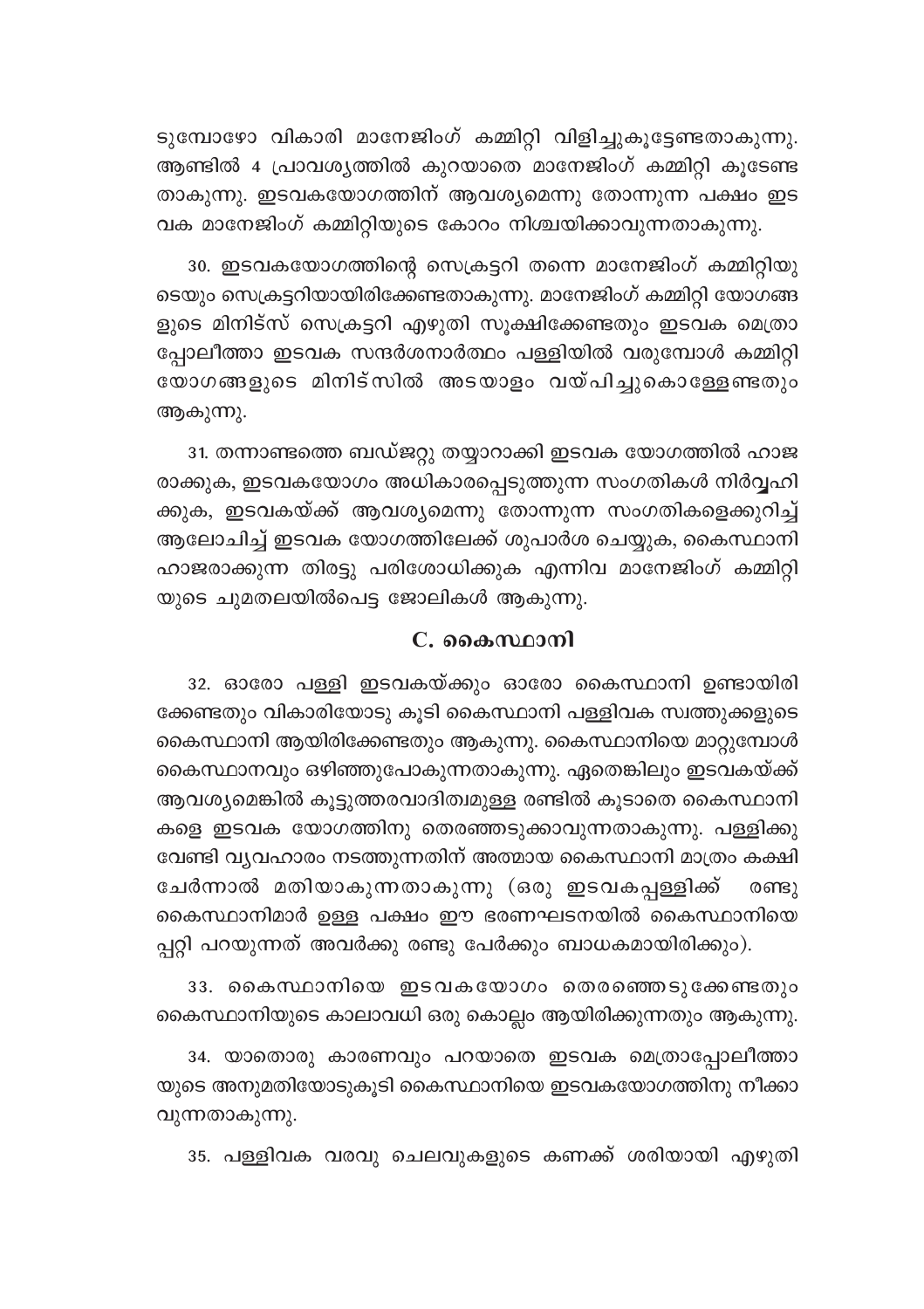സൂക്ഷിക്കുക, ഇടവക യോഗത്തിന്റെയും മാനേജിംഗ് കമ്മിറ്റിയുടെയും നിർദ്ദേശം അനുസരിച്ച് പള്ളിവക വരവുചെലവുകൾ കൈകാര്യം ചെയ്യുക, ആറു മാസം കൂടുമ്പോൾ അർദ്ധവാർഷിക തിരട്ടു തയ്യാറാക്കി മാനേജിംഗ് കമ്മിറ്റിയിൽ ഹാജരാക്കുക, ആണ്ടിന്റെ അവസാനത്തിൽ തന്നാണ്ടത്തെ തെരട്ടു തയ്യാറാക്കി മാനേജിംഗ് കമ്മിറ്റിയിൽ ഹാജരാ ക്കുക, അതിന്റെ ശേഷം ടി തെരട്ട് ഇടവകയോഗത്തിൽ ഹാജരാക്കുക, എന്നിവ കൈസ്ഥാനിയുടെ ചുമതലയിൽപ്പെട്ട ജോലികൾ ആകുന്നു. ഇടവകമെത്രാപ്പോലീത്താ ഇടവക സന്ദർശനാർത്ഥം പള്ളിയിൽ വരു മ്പോൾ പള്ളിവക വരവു ചെലവു കണക്കു പുസ്തകങ്ങളിൽ ഒപ്പും മുദ്രയും വയ്പിക്കേണ്ടതാകുന്നു.

36. പൊതുയോഗത്തിൽ പാസാക്കിയ തിരട്ടിന്റെ രണ്ടു പ്രതികൾ അംഗീകാരത്തിനായി ഇടവകമെത്രാപ്പോലീത്തായ്ക്കു വികാരി അയച്ചു കൊടുക്കുകയോ സെക്രട്ടറി മുഖാന്തരം അയപ്പിച്ചുകൊടുക്കുകയോ ചെയ്യേണ്ടതാകുന്നു.

37. ഓരോ പള്ളി ഇടവകയിലും അതതു ഇടവക പള്ളിയുടെ സ്ഥാവര ജംഗമ സ്വത്തുക്കളുടെ പട്ടിക വിവരിക്കുന്ന ഒരു രജിസ്റ്റർ ഉണ്ടായിരി ക്കേണ്ടതും ആയതു ആണ്ടുതോറും നാളതുവരെ പൂർത്തീകരിക്കുകയും കൈസ്ഥാനിയും, വികാരിയും ഒപ്പുവച്ച് കൈസ്ഥാനി സൂക്ഷിക്കുകയും ചെയ്യേണ്ടതും, ഇടവക സന്ദർശനാർത്ഥം ഇടവകമെത്രാപ്പോലീത്താ പള്ളിയിൽ വരുമ്പോൾ ടി രജിസ്റ്ററിൽ ഒപ്പും മുദ്രയും വയ്പിച്ചുകൊ ള്ളേണ്ടതും ആകുന്നു. സെക്രട്ടറിയുടെയും കൈസ്ഥാനിയുടെയും സൂക്ഷിപ്പിലുള്ള തന്നാണ്ടു റിക്കാർഡുകളും വികാരിയുടെ കൈവശത്തി ലിരിക്കേണ്ട റിക്കാർഡുകളും ഒഴിച്ചുള്ള റിക്കാർഡുകളും ഇടവകയുടെ സ്വത്തുക്കൾ സംബന്ധിച്ചുള്ള പ്രമാണങ്ങളും വികാരിയുടെയു<mark>ം</mark> കൈസ്ഥാനിയുടെയും കൂട്ടുത്തരവാദിത്വത്തിൽ സൂക്ഷിക്കേണ്ടതാകുന്നു.

### D. വികാരി

38. ഓരോ ഇടവകപ്പള്ളിക്കും ഓരോ വികാരി ഉണ്ടായിരിക്കേണ്ടതാ കുന്നു. ശേഷമുള്ള പട്ടക്കാർ വികാരിയുടെ സഹായികൾ ആയിരിക്കു ന്നതാകുന്നു.

39. വികാരി കൈക്കാരനോടുകൂടി പള്ളിവക സ്വത്തുക്കളുടെ കൈസ്ഥാനി ആയിരിക്കേണ്ടതാകുന്നു. പള്ളിവക പണം വികാരിയു ടെയും കൈസ്ഥാനിയുടെയും പേരിലോ അവരുടെ പരസ്പര സമ്മത പ്രകാരം അവരിൽ ആരുടെയെങ്കിലും പേരിലോ നിക്ഷേപിക്കേണ്ടതും എന്നാൽ ഇടവക മാനേജിംഗ് കമ്മിറ്റി നിശ്ചയിക്കുന്ന ഒരു ക്ലിപ്ത സംഖ്യ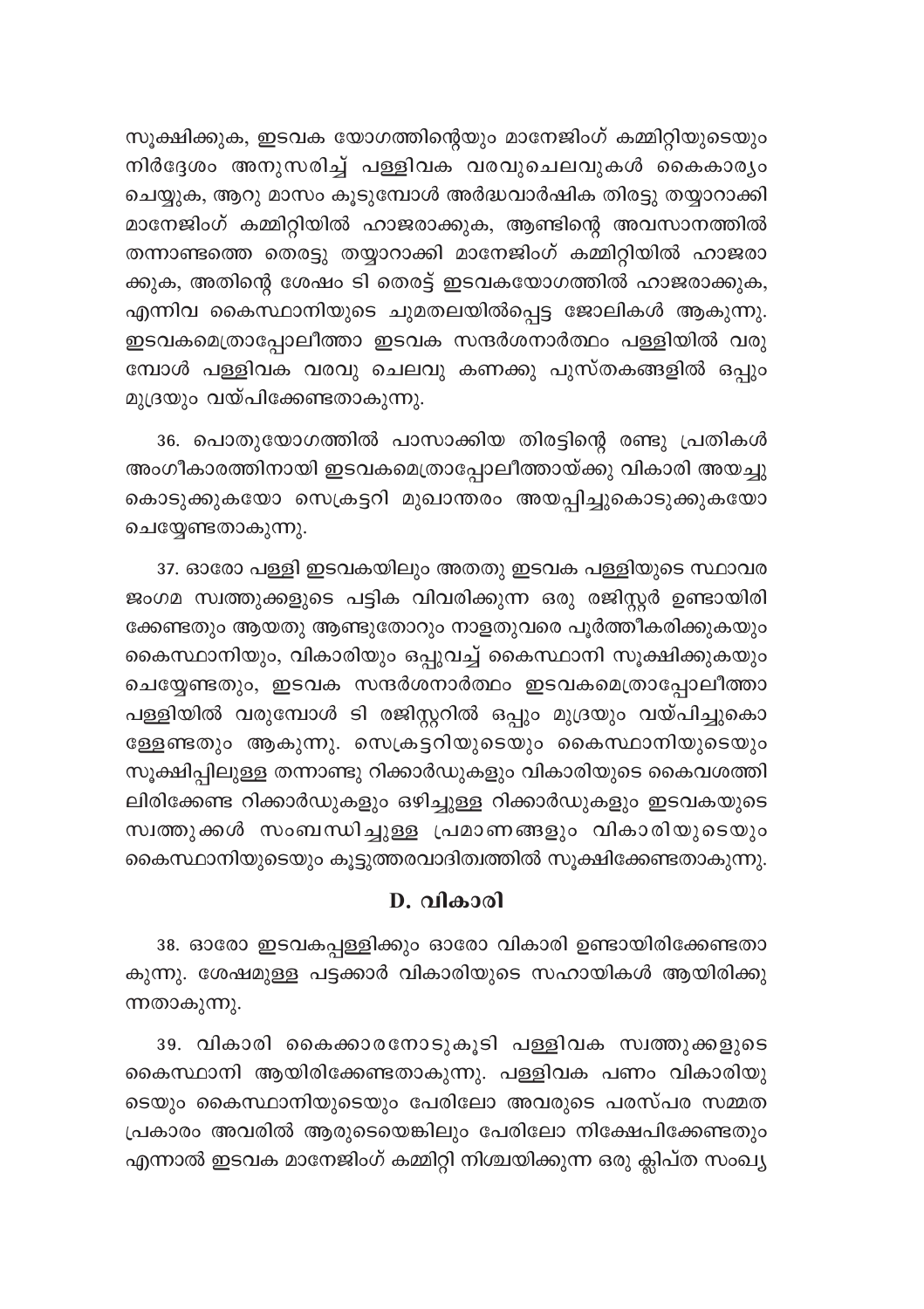കൈസ്ഥാനിയുടെ കൈവശം വച്ചുകൊണ്ടിരിക്കാവുന്നതുമാകുന്നു.

40. വികാരിയെയും മറ്റു പട്ടക്കാരെയും നിയമിക്കുന്നതിനും നീക്കു ന്നതിനും സ്ഥലം മാറ്റുന്നതിനുമുള്ള അധികാരം ഇടവകമെത്രാപ്പോലീ ത്തായ്ക്കുള്ളതാകുന്നു. വികാരിയെ മാറ്റുമ്പോൾ വികാരിയുടെ കൈസ്ഥാനം ഒഴിഞ്ഞുപോകുന്നതാകുന്നു.

41. ഒരു മെത്രാസന ഇടവകയിൽപ്പെട്ട ഒരു പട്ടക്കാരനെ വേറൊരു മെത്രാസന ഇടവകയിലേക്ക് മാറ്റണമെന്നിരുന്നാൽ ആ സംഗതി രണ്ടു മെത്രാസന ഇടവകകളുടെയും മെത്രാപ്പോലീത്തന്മാർ ആലോചിച്ച് തീരു മാനിക്കേണ്ടതാകുന്നു.

42. (നീക്കം ചെയ്തു)

43. മാമോദീസാ രജിസ്റ്റർ, വിവാഹ രജിസ്റ്റർ, മരണ രജിസ്റ്റർ, ഇടവക യോഗ രജിസ്റ്റർ, കുമ്പസാര രജിസ്റ്റർ, എന്നിതുകളും ഇവയ്ക്കു പുറമെ ഇടവകയിലുള്ള എല്ലാ സ്ത്രീപുരുഷന്മാരുടെയും പേരു വിവരം അട .<br>ങ്ങിയ ഇടവക രജിസ്റ്ററും വികാരിയുടെ ചുമതലയിൽ അപ്പഴപ്പോൾ എഴുതി സൂക്ഷിക്കേണ്ടതും ഇടവക മെത്രാപ്പോലീത്താ ഇടവക സന്ദർശ നാർത്ഥം പള്ളിയിൽ വരുന്ന അവസരങ്ങളിൽ ഇവ അദ്ദേഹത്തെ കാണിച്ച് അടയാളം വയ്പിക്കേണ്ടതുമാകുന്നു. കൂടാതെ മേലധികാരി കളിൽ നിന്നു വരുന്ന കല്പനകൾ മുതലായവയുടെ ഫയലുകളും വികാ രിയുടെ സൂക്ഷിപ്പിൽ ഇരിക്കേണ്ടതാകുന്നു.

44. പള്ളിയിൽ കർമ്മത്തിനു നിത്യം ഉപയോഗമുള്ള ജംഗമങ്ങൾ വികാ രിയുടെ സൂക്ഷിപ്പിലും അല്ലാത്തവ വികാരിയുടെയും കൈസ്ഥാനി യുടെയും സൂക്ഷിപ്പിലും ഇരിക്കേണ്ടതാകുന്നു.

#### 3. മെത്രാസന ഇടവക

#### A. മെത്രാസന ഇടവകയോഗം

45. ഓരോ മെത്രാസന ഇടവകയ്ക്കും ഓരോ മെത്രാസന ഇടവക യോഗം ഉണ്ടായിരിക്കേണ്ടതാകുന്നു.

46. താഴെപ്പറയുന്നവർ മെത്രാസന ഇടവക യോഗത്തിലെ അംഗങ്ങ ളായിരിക്കുന്നതാണ്. ഇവരുടെ കാലാവധി അഞ്ചു വർഷം ആയിരിക്കു ന്നതാകുന്നു.

a) മെത്രാസന ഇടവകയിൽപ്പെട്ട ഓരോ പള്ളി ഇടവകയിൽ നിന്നും ഇടവകയോഗത്താൽ തെരഞ്ഞെടുക്കപ്പെടുന്ന ഒരു വൈദികൻ.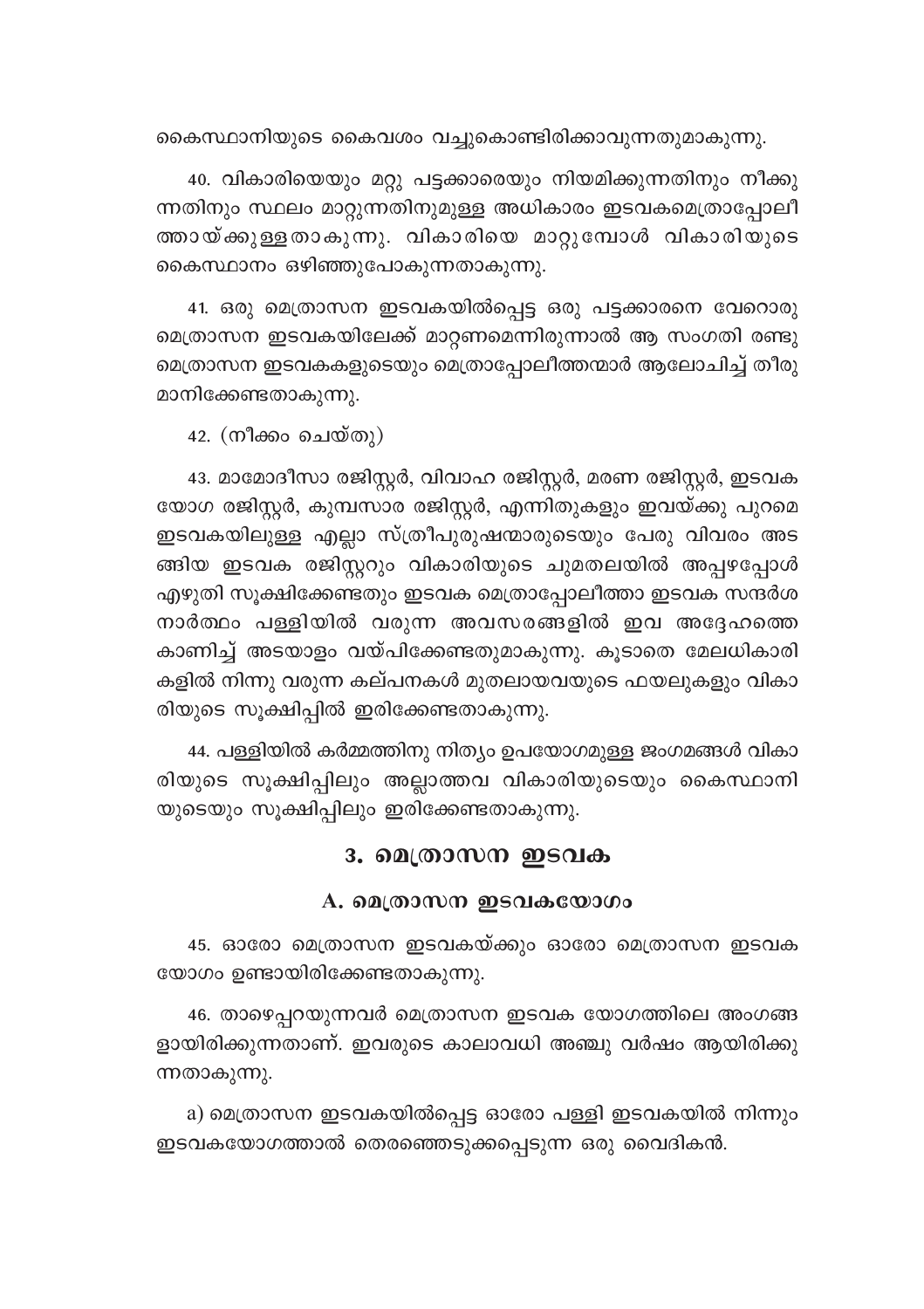എന്നാൽ ഏതെങ്കിലും പള്ളി ഇടവകയിൽ ഒരു വൈദികൻ മാത്രമെ ഉള്ളു എങ്കിൽ അദ്ദേഹം തെരഞ്ഞെടുപ്പു കൂടാതെ തന്നെ മെത്രാസന ഇടവക യോഗത്തിലെ വൈദിക പ്രതിനിധിയായിരിക്കുന്നതാകുന്നു.

b) കൂടാതെ താഴെപ്പറയുംവിധം ഇടവകയോഗത്തിലെ അംഗങ്ങളുടെ സംഖ്യ അനുസരിച്ച് ഇടവകയോഗത്താൽ തെരഞ്ഞെടുക്കപ്പെടുന്ന പുരു ഷന്മാർ മെത്രാസന ഇടവകയോഗത്തിലെ അംഗങ്ങളായിരിക്കുന്നതാണ്.

| $1)$ 200 അംഗങ്ങൾ വരെ          | 1 പ്രതിനിധി    |
|-------------------------------|----------------|
| 2) 201 മുതൽ 500 വരെ അംഗങ്ങൾ   | 2 പ്രതിനിധികൾ  |
| 3) 501 മുതൽ 1000 വരെ അംഗങ്ങൾ  | 3 പ്രതിനിധികൾ  |
| 4) 1001 മുതൽ 1500 വരെ അംഗങ്ങൾ | 4 പ്രതിനിധികൾ  |
| 5) 1501 മുതൽ 2000 വരെ അംഗങ്ങൾ | 5 പ്രതിനിധികൾ  |
| 6) 2001 മുതൽ 2500 വരെ അംഗങ്ങൾ | 6 പ്രതിനിധികൾ  |
| 7) 2501 മുതൽ 3000 വരെ അംഗങ്ങൾ | 7 പ്രതിനിധികൾ  |
| 8) 3001 മുതൽ 3500 വരെ അംഗങ്ങൾ | 8 പ്രതിനിധികൾ  |
| 9) 3501 മുതൽ 4000 വരെ അംഗങ്ങൾ | 9 പ്രതിനിധികൾ  |
| 10) 4000 ന് മുകളിൽ            | 10 പ്രതിനിധികൾ |

ഈ വകുപ്പിൽ അംഗങ്ങൾ എന്നുള്ളത് 1934-ലെ ഭരണഘടനയുടെ (ഭേദഗതി ചെയ്തപ്രകാരം) 7-ാം വകുപ്പിൻ പ്രകാരമുള്ള അംഗങ്ങളായി രിക്കുന്നതാകുന്നു.

c) ഏതെങ്കിലും കാരണത്താൽ ഒരു ഇടവകയിൽ നിന്നുള്ള മെത്രാ സന ഇടവകയോഗാംഗത്തിന്റെ ഒഴിവു വന്നാൽ പ്രസ്തുത സ്ഥാന ത്തേക്ക് ആ ഇടവകയോഗം മറ്റൊരാളെ തെരഞ്ഞെടുക്കേണ്ടതും, തെര ഞ്ഞെടുപ്പ് വിവരം ഇടവകമെത്രാപ്പോലീത്തായെ രേഖാമൂലം അറിയി ക്കേണ്ടതുമാകുന്നു.

47. മെത്രാസന സെക്രട്ടറി, മെത്രാസന കൗൺസിലിലെ അംഗങ്ങൾ എന്നിവരെ തെരഞ്ഞെടുക്കുക, മെത്രാസന വരവുചെലവു കണക്കുകൾ നോക്കുന്നതിനു പരിശോധകനെ നിയമിക്കുക, പരിശോധകന്റെ .<br>റിപ്പോർട്ട് വിമർശനം ചെയ്യുക, ആണ്ടുതെരട്ട് പാസാക്കുക, മെത്രാസ നത്തിന് ആവശ്യമെന്നു തോന്നുന്ന സംഗതികളെക്കുറിച്ച് ആലോചിച്ച് തീരുമാനം ചെയ്യുക എന്നിതുകൾ മെത്രാസന ഇടവകയോഗത്തിന്റെ ചുമതലയിൽപ്പെട്ട ജോലികൾ ആകുന്നു.

48. ഇടവക മെത്രാപ്പോലീത്താ മെത്രാസന ഇടവകയോഗം വിളിച്ചു കൂട്ടേണ്ടതാകുന്നു.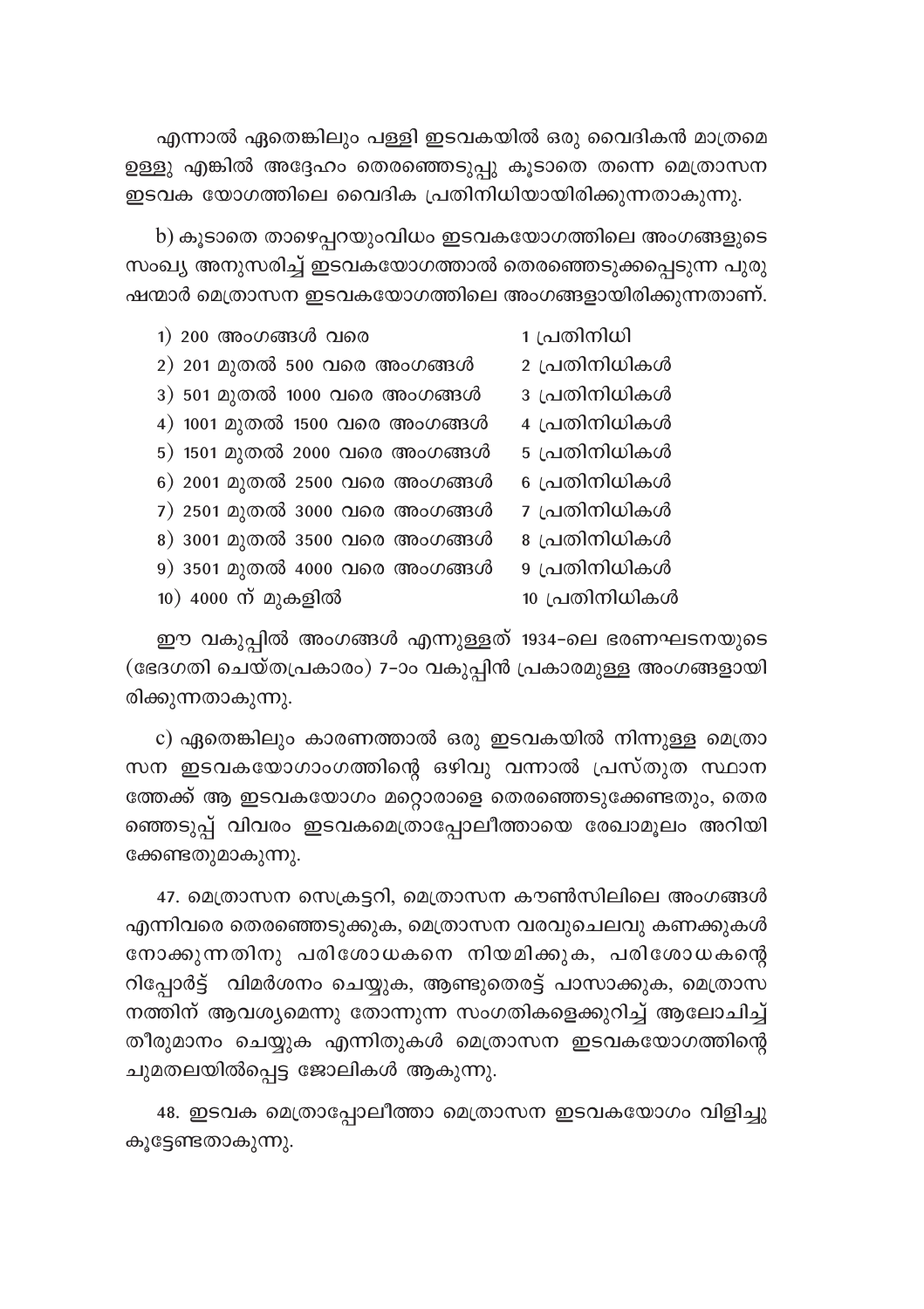49. ഇടവക മെത്രാപ്പോലീത്താ മെത്രാസന ഇടവകയോഗത്തിന്റെ പ്രസിഡണ്ട് ആയിരിക്കുന്നതും മെത്രാസന ഇടവക യോഗത്തിൽ ആദ്ധ്യക്ഷ്യം വഹിക്കുന്നതും ആകുന്നു.

50. മെത്രാസന ഇടവകയോഗത്തിന് ഒരു സെക്രട്ടറി ഉണ്ടായിരിക്കേ ണ്ടതും ടി സെക്രട്ടറിയെ മെത്രാസന ഇടവകയോഗം തെരഞ്ഞെടുക്കേ ണ്ടതും ടി തെരഞ്ഞെടുപ്പിനെ ഇടവക മെത്രാപ്പോലീത്താ സ്ഥിരപ്പെടു ത്തുന്ന പക്ഷം ആയതു സാധുവായിരിക്കുന്നതും ആകുന്നു. യാതൊരു കാരണവും പറയാതെ ഇടവക മെത്രാപ്പോലീത്തായുടെ സമ്മതത്തോ ടുകൂടി സെക്രട്ടറിയെ നീക്കം ചെയ്യുന്നതിന് മെത്രാസന ഇടവകയോഗ ത്തിന് അവകാശമുള്ളതാകുന്നു.

51. മെത്രാസന ഇടവകയുടെ വരവു ചെലവു കണക്കു ശരിയായി എഴുതി സൂക്ഷിക്കുക, ആണ്ടിൽ കുറഞ്ഞപക്ഷം രണ്ട് പ്രാവശ്യമെങ്കിലും വരവു ചെലവിന്റെ തെരട്ടു തയ്യാറാക്കി മെത്രാസന കൗൺസിലിൽ ഹാജ രാക്കുക, അതിന്റെശേഷം ടി തിരട്ടു മെത്രാസന ഇടവകയോഗത്തിൽ ഹാജരാക്കുക, മെത്രാസന ഇടവകയോഗത്തിന്റെയും മെത്രാസന കൗൺ സിലിന്റെയും മിനിറ്റ്സ് എഴുതി സൂക്ഷിക്കുക എന്നതിതുകൾ സെക്രട്ട റിയുടെ ചുമതലയിൽപ്പെട്ട ജോലികൾ ആകുന്നു.

52. മെത്രാസന ഇടവകയോഗം പാസാക്കിയ തെരട്ട് അച്ചടിപ്പിച്ച് ഒരു പ്രതി മെത്രാസന ഇടവകയിൽപ്പെട്ട ഓരോ പള്ളിക്കും, ഒരു പ്രതി മല ങ്കര മെത്രാപ്പോലീത്തായ്ക്കും സെക്രട്ടറി അയച്ചുകൊടുക്കേണ്ടതാകുന്നു.

53. മെത്രാസന ഇടവകപ്പണം ഇടവകമെത്രാപ്പോലീത്തായുടെ പേരിൽ നിക്ഷേപിക്കേണ്ടതാകുന്നു.

54. മെത്രാസന ഇടവകയ്ക്ക് ഏതെങ്കിലും സ്ഥാവര വസ്തുക്കൾ വാങ്ങുകയോ, മെത്രാസന ഇടവകയിലുള്ള ഏതെങ്കിലും സ്ഥാവര വസ്തുക്കൾ അന്യാധീനം ചെയ്യുകയോ കടപ്പെടുത്തുകയോ ചെയ്യണ മെന്നിരുന്നാൽ ആയത് മെത്രാസന ഇടവകയോഗത്തിന്റെ നിശ്ചയമനു സരിച്ചും മലങ്കര മെത്രാപ്പോലീത്തായുടെ രേഖാമൂലമായ സമ്മതത്തോ ടുകൂടിയും ഇടവക മെത്രാപ്പോലീത്തായും സെക്രട്ടറിയും കൂടി ചെയ്യേണ്ട താകുന്നു.

55. മെത്രാസന ഇടവകയോഗം ആണ്ടിൽ ഒരു പ്രാവശ്യമെങ്കിലും കൂടേ ണ്ടതാകുന്നു.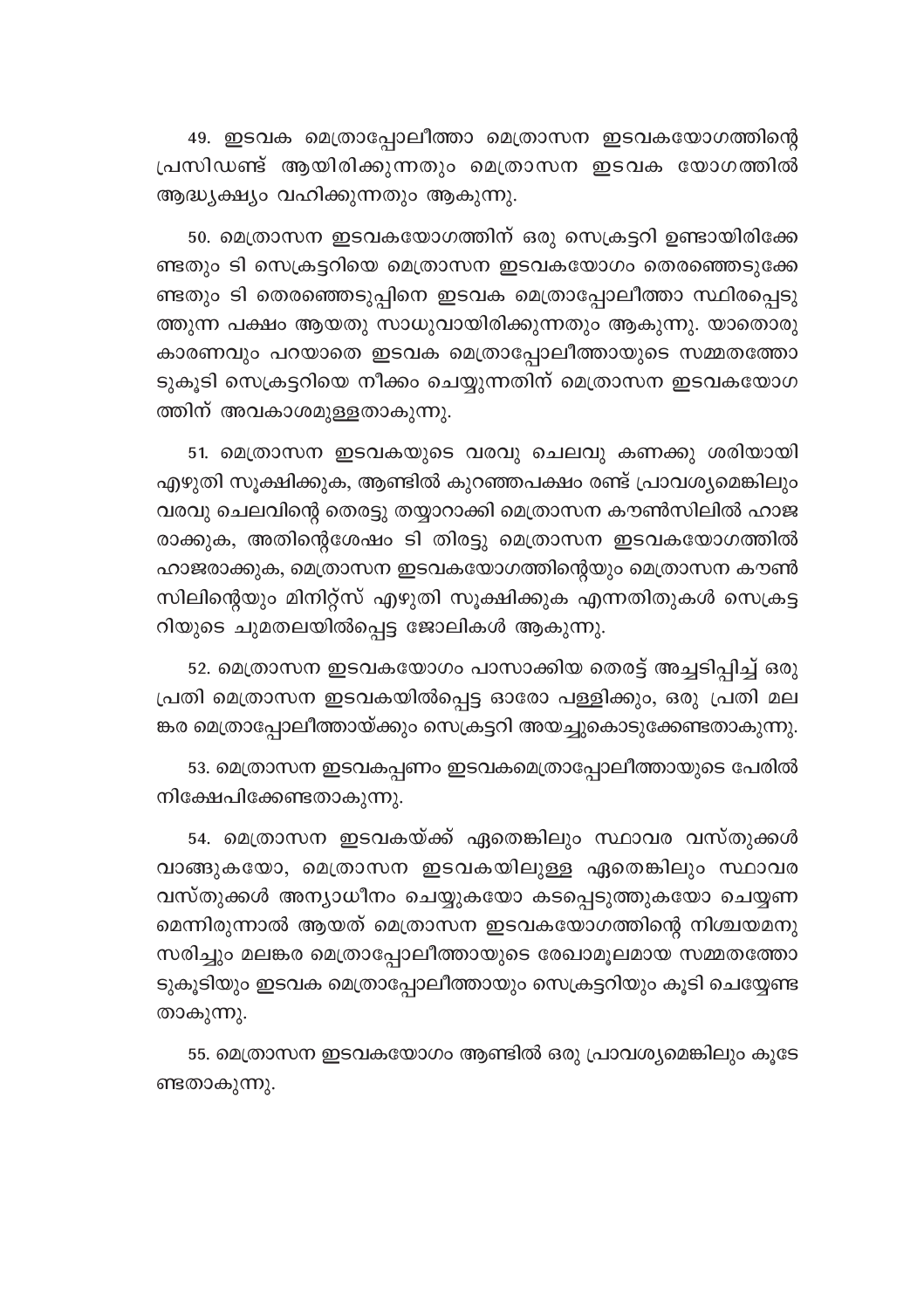#### B. മെത്രാസന കൗൺസിൽ

56. ഓരോ ഇടവകയിലും ഓരോ മെത്രാസനകൗൺസിൽ ഉണ്ടായി രിക്കേണ്ടതാകുന്നു.

57. മെത്രാസന ഇടവകയോഗത്തിന്റെ സെക്രട്ടറിയും മെത്രാസന ഇട വകയോഗത്താൽ തെരഞ്ഞെടുക്കപ്പെട്ട രണ്ട് പട്ടക്കാരും നാല് അയ്മേ നികളും കൗൺസിലിലെ അംഗങ്ങൾ ആയിരിക്കേണ്ടതാകുന്നു. ഇവരുടെ കാലാവധി അഞ്ചു വർഷമായിരിക്കും. കാലാവധിക്കുള്ളിൽ കൗൺസി ലിൽ ഏതെങ്കിലും ഒഴിവു വന്നാൽ പകരം ആളെ നിയമിക്കുന്നതിന് ശേഷമുള്ള അംഗങ്ങൾക്ക് അധികാരമുള്ളതാകുന്നു.

58. മെത്രാസന ഇടവകയോഗത്തിന്റെ സെക്രട്ടറി തന്നെ കൗൺസി ലിന്റെ സെക്രട്ടറിയും ആയിരിക്കേണ്ടതാകുന്നു.

59. ഇടവക മെത്രാപ്പോലീത്താ കൗൺസിൽ വിളിച്ചു കൂട്ടേണ്ടതും, കൗൺസിൽ യോഗത്തിൽ ആദ്ധ്യക്ഷ്യം വഹിക്കേണ്ടതും ആകുന്നു. മെത്രാപ്പോലീത്തായെ കൂടാതെ മൂന്ന് അംഗങ്ങൾ ഉണ്ടായിരുന്നാൽ കോറം തികയുന്നതാണ്. കുറഞ്ഞപക്ഷം ആണ്ടിൽ രണ്ടു പ്രാവശ്യമെ ങ്കിലും മെത്രാസന കൗൺസിൽ കുടേണ്ടതാകുന്നു.

60. ഏതെങ്കിലും സംഗതിക്ക് മെത്രാസന ഇടവകപ്പണം ചെലവിടണ മെന്നിരുന്നാൽ, ഇടവക മെത്രാപ്പോലീത്തായും മെത്രാസന കൗൺസി ലിലെ ശേഷം അംഗങ്ങളുടെ ഭൂരിപക്ഷവും യോജിക്കേണ്ടതാകുന്നു.

61. മെത്രാസന ഇടവകയിലെ വരവിനും ചെലവിനും ഒരു ബജറ്റ് മെത്രാസന കൗൺസിൽ തയ്യാറാക്കേണ്ടതും ആ ബജറ്റിൻപ്രകാരമുള്ള ചെലവുകൾ മാത്രം സെക്രട്ടറി ചെയ്യേണ്ടതും അതിൽ കൂടുതലായി എന്തെങ്കിലും ചെലവു ചെയ്യണമെന്നിരുന്നാൽ ആയത് കൗൺസിലിന്റെ അനുമതിയോടുകൂടി ചെയ്യേണ്ടതും അത്യാവശ്യം നേരിട്ടാൽ കൗൺസി ലിന്റെ അനുമതി കൂടാതെ 10,000 രൂപയിൽ കവിയാതെ ഒരു സംഖ്യ ഇട വക മെത്രാപ്പോലീത്തായുടെ കല്പനപ്രകാരം സെക്രട്ടറിക്ക് ചെലവി ടാവുന്നതും ആകുന്നു. ഇപ്രകാരം അനുമതിയില്ലാതെ ചെയ്യുന്ന ചെല വിനെ സംബന്ധിച്ച് അടുത്ത കൗൺസിലിൽ പ്രസ്താവിക്കേണ്ടതുമാ ണ്.

62. ഇടവക മെത്രാപ്പോലീത്തായുടെ തീരുമാനത്തിന്മേൽ മലങ്കര മെത്രാപ്പോലീത്തായുടെ അടുക്കൽ അപ്പീൽ ചെയ്യാവുന്നതും അദ്ദേഹം അദ്ദേഹത്തിന്റെ ആലോചനാ സമിതിയിൽ അപ്പീൽ കാര്യത്തെപ്പറ്റി കേട്ട് സമിതിയുടെ ആലോചനയോടുകൂടി തീരുമാനം ചെയ്യേണ്ടതും ആകുന്നു.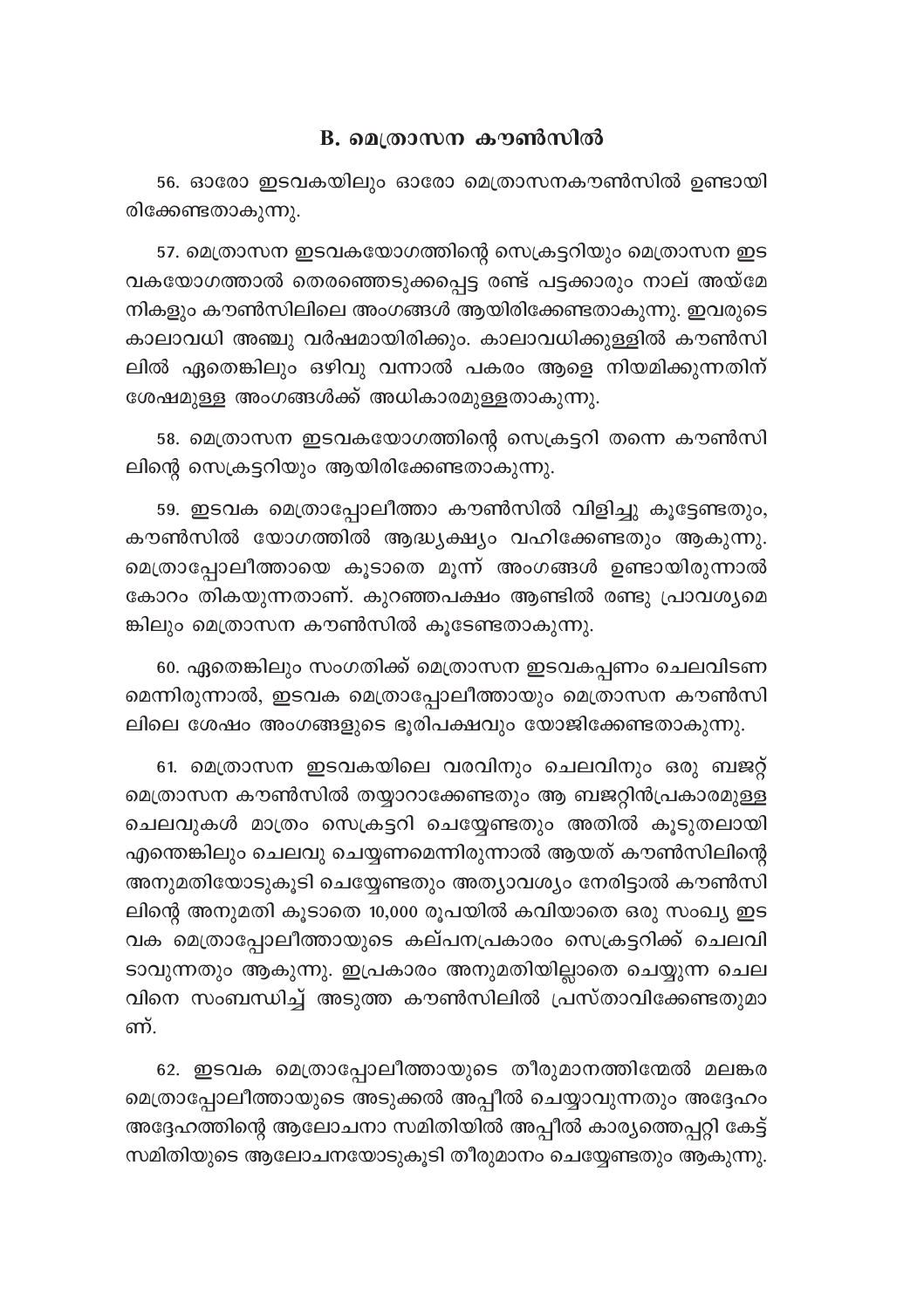മലങ്കര മെത്രാപ്പോലീത്തായ്ക്കു യുക്തമെന്നു തോന്നുന്നപക്ഷം ഇടവക മെത്രാപ്പോലീത്തായുടെ തീരുമാനം അപ്പീൽ തീർച്ച വരെ നടപ്പിൽ വരു ത്താൻ പാടില്ലെന്ന് നിരോധന കല്പന അയയ്ക്കാവുന്നതും ടി കല്പന യനുസരിച്ച് ഇടവക മെത്രാപ്പോലീത്താ പ്രവർത്തിക്കേണ്ടതും ആകുന്നു.

## C. ഇടവക മെത്രാപ്പോലീത്താ

63. ഓരോ മെത്രാസന ഇടവകയ്ക്കും ഓരോ മെത്രാപ്പോലീത്താ ഉണ്ടാ യിരിക്കേണ്ടതാകുന്നു.

64. മലങ്കര അസോസിയേഷൻ മാനേജിംഗ് കമ്മിറ്റിയുടെ ആലോച നയോടും മലങ്കര എപ്പിസ്ക്കോപ്പൽ സിനഡിന്റെ ശുപാർശ അനുസ രിച്ചും കാതോലിക്കാ മെത്രാപ്പോലീത്തന്മാർക്കു ഇടവക തിരിക്കേണ്ട താകുന്നു.

65. വിശ്വാസം, പട്ടത്വം, ഡിസിപ്ലിൻ ഇതു സംബന്ധിച്ച സംഗതികൾ മലങ്കര എപ്പിസ്കോപ്പൽ സുന്നഹദോസിന്റെ നിശ്ചയങ്ങൾക്ക് അനുസ രണമായി ഇടവക മെത്രാപ്പോലീത്തായുടെ നിയന്ത്രണത്തിൽ ഇരിക്കു ന്നതാകുന്നു.

66. ഇടവക മെത്രാപ്പോലീത്തന്മാർ അവരവരുടെ കീഴിലുള്ള ഇടവ കകളെ സംബന്ധിച്ചിടത്തോളം മലങ്കര മെത്രാപ്പോലീത്തായുടെ മേൽനോട്ടത്തിൽ ഭരണം നടത്തുന്നതാകുന്നു.

67. ഇടവക മെത്രാപ്പോലീത്താ തന്റെ ഇടവകയിലുള്ള പള്ളികൾ സന്ദർശിക്കുമ്പോൾ ചെലവ് അതതു പള്ളിയിൽ നിന്നു വഹിക്കേണ്ടതാ കുന്നു.

68. ഒരു ഇടവക മെത്രാപ്പോലീത്തായ്ക്കു അന്യ ഇടവകയിലെ ഒരാ ൾക്ക് ആ ഇടവകയിലെ മെത്രാപ്പോലീത്തായുടെ അപേക്ഷയോ സമ്മ തമോ കൂടാതെ പട്ടം കൊടുക്കുവാനോ ഭരണസംബന്ധമായി അന്യ ഇട വകയിൽ പ്രവേശിച്ച് എന്തെങ്കിലും പ്രവർത്തിക്കുവാനോ അവകാശമി ല്ലാത്തതാകുന്നു.

69. ഒരു ഇടവക മെത്രാപ്പോലീത്തായ്ക്കു മരണ സമയം മരണശാസ നത്തിൽ ഉൾപ്പെടാതെ ഏതെങ്കിലും സ്വയാർജ്ജിതമുണ്ടെങ്കിൽ ആയത് കാതോലിക്കായുടെ നിയന്ത്രണത്തിൽ ഇരിക്കേണ്ടതാകുന്നു.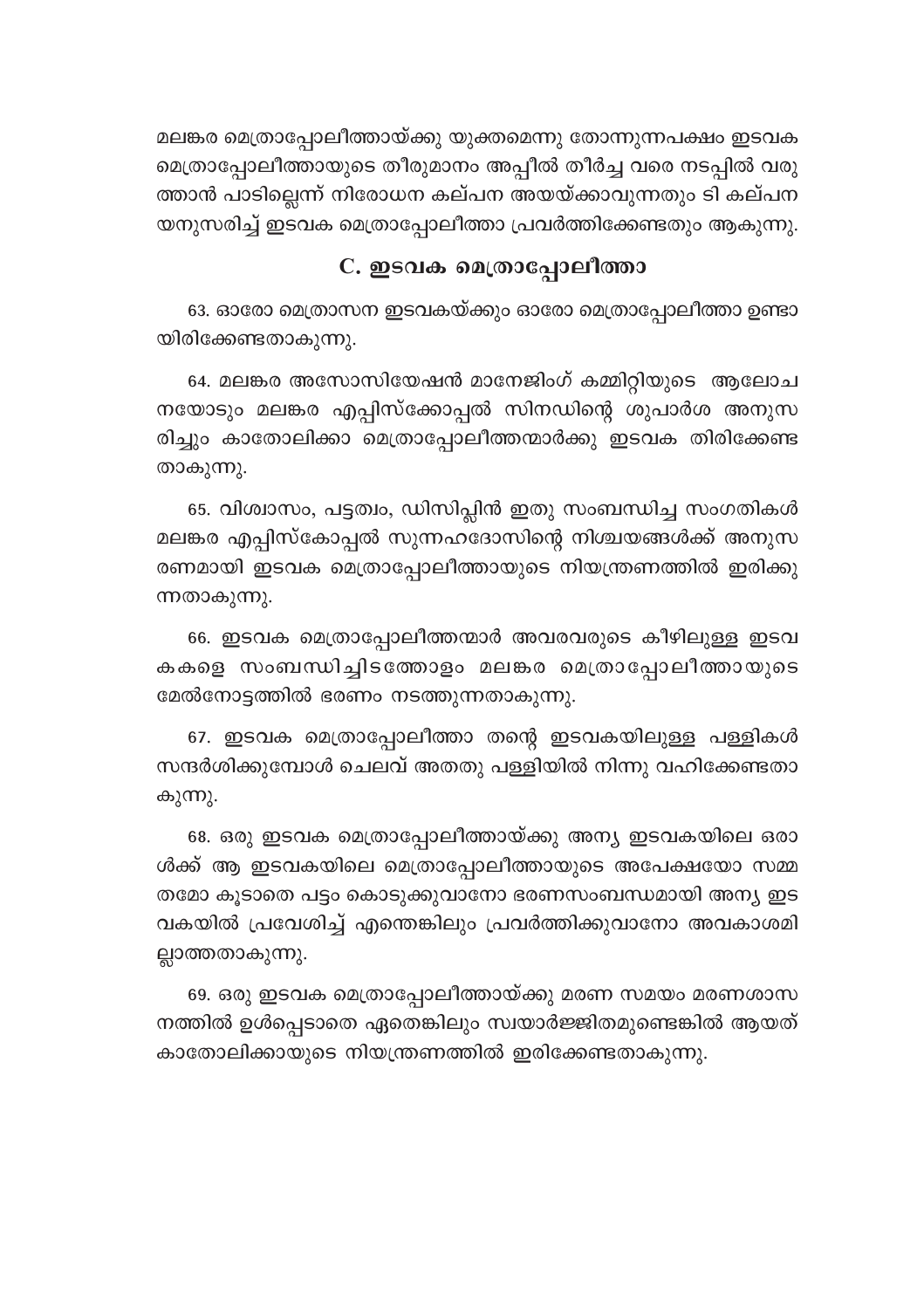#### 4, മലങ്കര മഹാ ഇടവക

#### A. അസോസിയേഷൻ

70. മലങ്കര ഇടവകയ്ക്ക് 'മലങ്കര സുറിയാനി ക്രിസ്ത്യാനി അസോ സിയേഷൻ' എന്ന പേരിൽ ഒരു അസോസിയേഷൻ ഉണ്ടായിരിക്കുന്ന താണ്

71. താഴെപ്പറയുന്നവർ മലങ്കര സുറിയാനി ക്രിസ്ത്യാനി അസോസി യേഷൻ (മലങ്കര അസോസിയേഷൻ) അംഗങ്ങളായിരിക്കുന്നതാണ്. ഇവ രുടെ കാലാവധി അഞ്ചു വർഷം ആയിരിക്കുന്നതാണ്.

a) നിലവിലുള്ള മാനേജിംഗ് കമ്മിറ്റി അംഗങ്ങൾ.

എന്നാൽ മാനേജിംഗ് കമ്മിറ്റിയിലേക്ക് നോമിനേറ്റ് ചെയ്യപ്പെട്ട അംഗ ങ്ങൾ ഉണ്ടെങ്കിൽ അവർക്ക് മലങ്കര അസോസിയേഷൻ തെരഞ്ഞെടു ക്കേണ്ട കാതോലിക്കോസിന്റെയോ, മലങ്കര മെത്രാപ്പോലീത്തായുടെയോ മറ്റേതെങ്കിലും സ്ഥാനികളുടെയോ തെരഞ്ഞെടുപ്പിൽ വോട്ടവകാശം ഉണ്ടായിരിക്കുന്നതല്ല.

b) ഓരോ പള്ളി ഇടവകയിൽ നിന്നും ഇടവക യോഗത്താൽ തെര ഞ്ഞെടുക്കപ്പെടുന്ന ഒരു വൈദികൻ.

എന്നാൽ ഏതെങ്കിലും പള്ളി ഇടവകയിൽ ഒരു വൈദികൻ മാത്രമെ ഉള്ളുവെങ്കിൽ അദ്ദേഹം തെരഞ്ഞെടുപ്പു കൂടാതെ തന്നെ അസോസി യേഷനിൽ വൈദിക പ്രതിനിധിയായിരിക്കുന്നതാകുന്നു.

c) കൂടാതെ താഴെ പറയുംവിധം ഇടവകയോഗത്തിലെ അംഗസംഖ്യ അനുസരിച്ച് ഇടവകയോഗത്താൽ തെരഞ്ഞെടുക്കപ്പെടുന്ന പുരുഷന്മാർ അസോസിയേഷനിലെ അംഗങ്ങളായിരിക്കുന്നതാണ്.

| 1) 200 അംഗങ്ങൾ വരെ            | 1 പ്രതിനിധി    |
|-------------------------------|----------------|
| 2) 201 മുതൽ 500 വരെ അംഗങ്ങൾ   | 2 പ്രതിനിധികൾ  |
| 3) 501 മുതൽ 1000 വരെ അംഗങ്ങൾ  | 3 പ്രതിനിധികൾ  |
| 4) 1001 മുതൽ 1500 വരെ അംഗങ്ങൾ | 4 പ്രതിനിധികൾ  |
| 5) 1501 മുതൽ 2000 വരെ അംഗങ്ങൾ | 5 പ്രതിനിധികൾ  |
| 6) 2001 മുതൽ 2500 വരെ അംഗങ്ങൾ | 6 പ്രതിനിധികൾ  |
| 7) 2501 മുതൽ 3000 വരെ അംഗങ്ങൾ | 7 പ്രതിനിധികൾ  |
| 8) 3001 മുതൽ 3500 വരെ അംഗങ്ങൾ | 8 പ്രതിനിധികൾ  |
| 9) 3501 മുതൽ 4000 വരെ അംഗങ്ങൾ | 9 പ്രതിനിധികൾ  |
| 10) 4000 ന് മുകളിൽ            | 10 പ്രതിനിധികൾ |
|                               |                |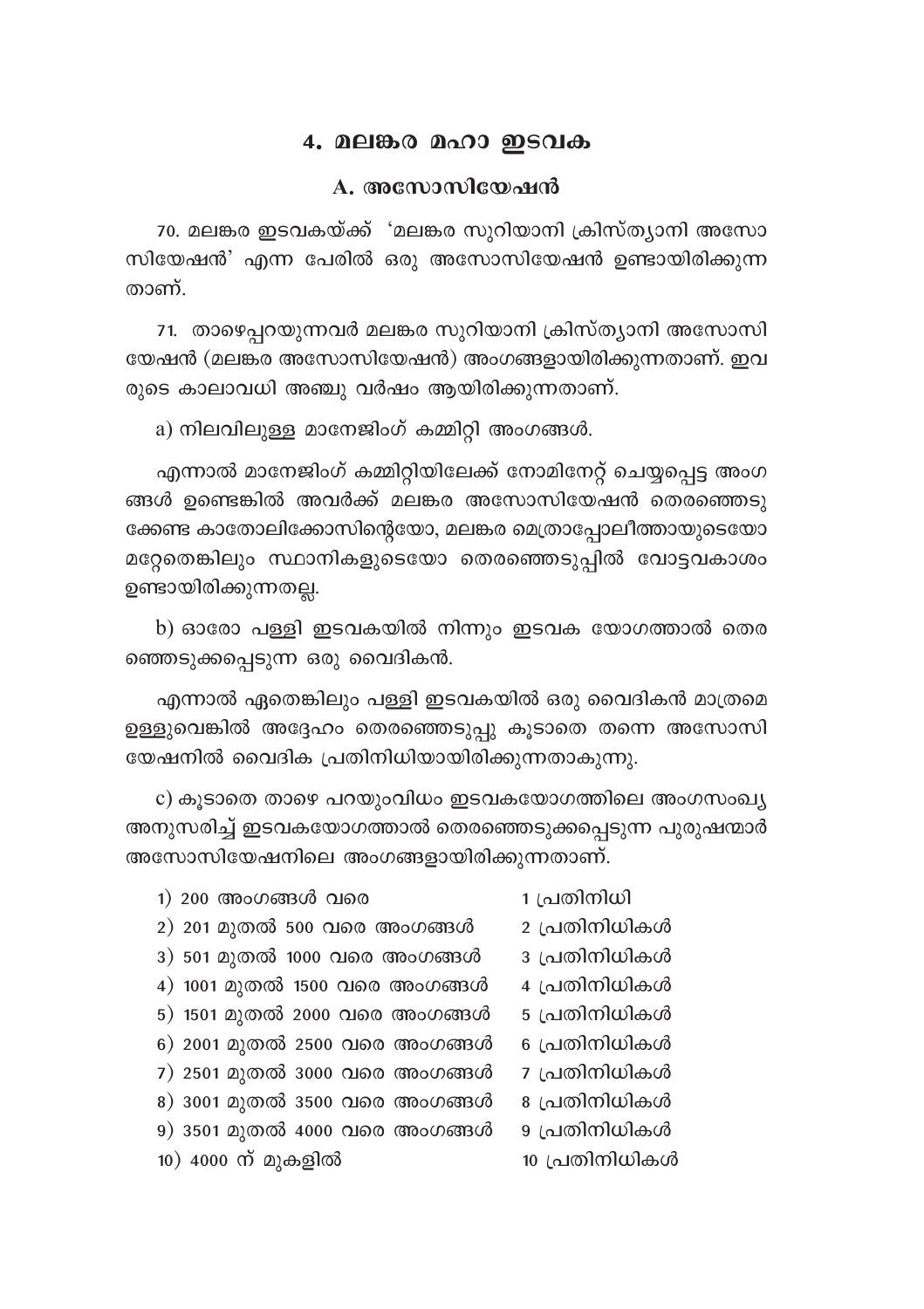ഈ വകുപ്പിൽ അംഗങ്ങൾ എന്നുള്ളത് 1934-ലെ ഭരണഘടനയുടെ (ഭേദഗതി ചെയ്തപ്രകാരം) 7-ാം വകുപ്പിൻപ്രകാരമുള്ള അംഗങ്ങളായി രിക്കുന്നതാകുന്നു.

d) ഏതെങ്കിലും കാരണത്താൽ ഒരു ഇടവകയിൽ നിന്നുള്ള അസോ സിയേഷൻ അംഗത്തിന്റെ ഒഴിവു വന്നാൽ പ്രസ്തുത സ്ഥാനത്തേക്ക് ആ ഇടവകയോഗം മറ്റൊരാളെ തെരഞ്ഞെടുക്കേണ്ടതും, തെരഞ്ഞെടുപ്പ് വിവരം ഇടവക മെത്രാപ്പോലീത്തായെ രേഖാമൂലം അറിയിക്കേണ്ടതും, ഇടവക മെത്രാപ്പോലീത്താ പ്രസ്തുത വിവരം മലങ്കര മെത്രാപ്പോലീ ത്തായെ രേഖാമൂലം അറിയിക്കേണ്ടതുമാകുന്നു.

72. മലങ്കര മെത്രാപ്പോലീത്താ അസോസിയേഷൻ പ്രസിഡണ്ടും, ഭര ണമുള്ള ശേഷം മേല്പട്ടക്കാർ വൈസ് പ്രസിഡണ്ടന്മാരും ആയിരിക്കു ന്നതാകുന്നു.

73. അസോസിയേഷൻ യോഗത്തിൽ മലങ്കര മെത്രാപ്പോലീത്താ ആദ്ധ്യക്ഷ്യം വഹിക്കുന്നതും, അദ്ദേഹത്തിന് സൗകര്യമില്ലാതെ വരു മ്പോൾ അദ്ദേഹത്തിന്റെ നിയോഗമനുസരിച്ച് വൈസ്പ്രസിഡണ്ടന്മാരിൽ ഒരാളും, അദ്ദേഹം ഇല്ലാതെ വരുന്ന അവസരത്തിൽ വൈസ് പ്രസിഡ ണ്ടന്മാരിൽ സീനിയർ മെത്രാപ്പോലീത്തായും ആദ്ധ്യക്ഷ്യം വഹിക്കുന്ന താകുന്നു. ഈ ഘടനയിൽ സീനിയർ മെത്രാപ്പോലീത്താ എന്ന പദ ത്തിന് വൈസ് പ്രസിഡണ്ടന്മാരിൽ ഏറ്റവും പ്രായം കൂടിയ മെത്രാപ്പോ ലീത്താ എന്ന അർത്ഥമുള്ളതാകുന്നു.

74. പ്രസിഡണ്ടു മെത്രാപ്പോലീത്താ അസോസിയേഷൻ വിളിച്ചു കൂട്ടുന്നതും അദ്ദേഹം ഇല്ലാതെ വരുന്ന അവസരത്തിൽ വൈസ് പ്രസി ഡണ്ടന്മാരിൽ രണ്ടു പേർക്കോ അവർ വിളിച്ചുകൂട്ടാത്തപക്ഷം മാനേജിംഗ് കമ്മിറ്റി അംഗങ്ങളിൽ പകുതി അംഗങ്ങൾക്കോ അസോസിയേഷൻ വിളിച്ചു കൂട്ടാവുന്നതും ആകുന്നു.

75. അസോസിയേഷന് ഒരു സെക്രട്ടറി ഉണ്ടായിരിക്കേണ്ടതും ആ സെക്രട്ടറിയെ അസോസിയേഷൻ മാനേജിംഗ് കമ്മിറ്റി തെരഞ്ഞെടുക്കേ ണ്ടതും, ടി തെരഞ്ഞെടുപ്പിനെ മലങ്കര മെത്രാപ്പോലീത്താ സ്ഥിരപ്പെ ടുത്തുന്ന പക്ഷം ആയത് സാധുവായിരിക്കുന്നതും ആകുന്നു. യാതൊരു കാരണവും പറയാതെ സെക്രട്ടറിയെ നീക്കം ചെയ്യുന്നതിന് അസോസി യേഷൻ മാനേജിംഗ് കമ്മിറ്റിക്ക് അവകാശമുള്ളതാകുന്നു.

76. സമുദായം വക സ്ഥാവര ജംഗമങ്ങളുടെ ഒരു രജിസ്റ്റർ ഉണ്ടായി രിക്കേണ്ടതും ആയത് ആണ്ടുതോറും നാളതുവരെ മലങ്കര മെത്രാപ്പോ ലീത്തായെ കൊണ്ടും കമ്മിറ്റി അംഗങ്ങളിൽ രണ്ടു പേരെക്കൊണ്ടും ഒപ്പി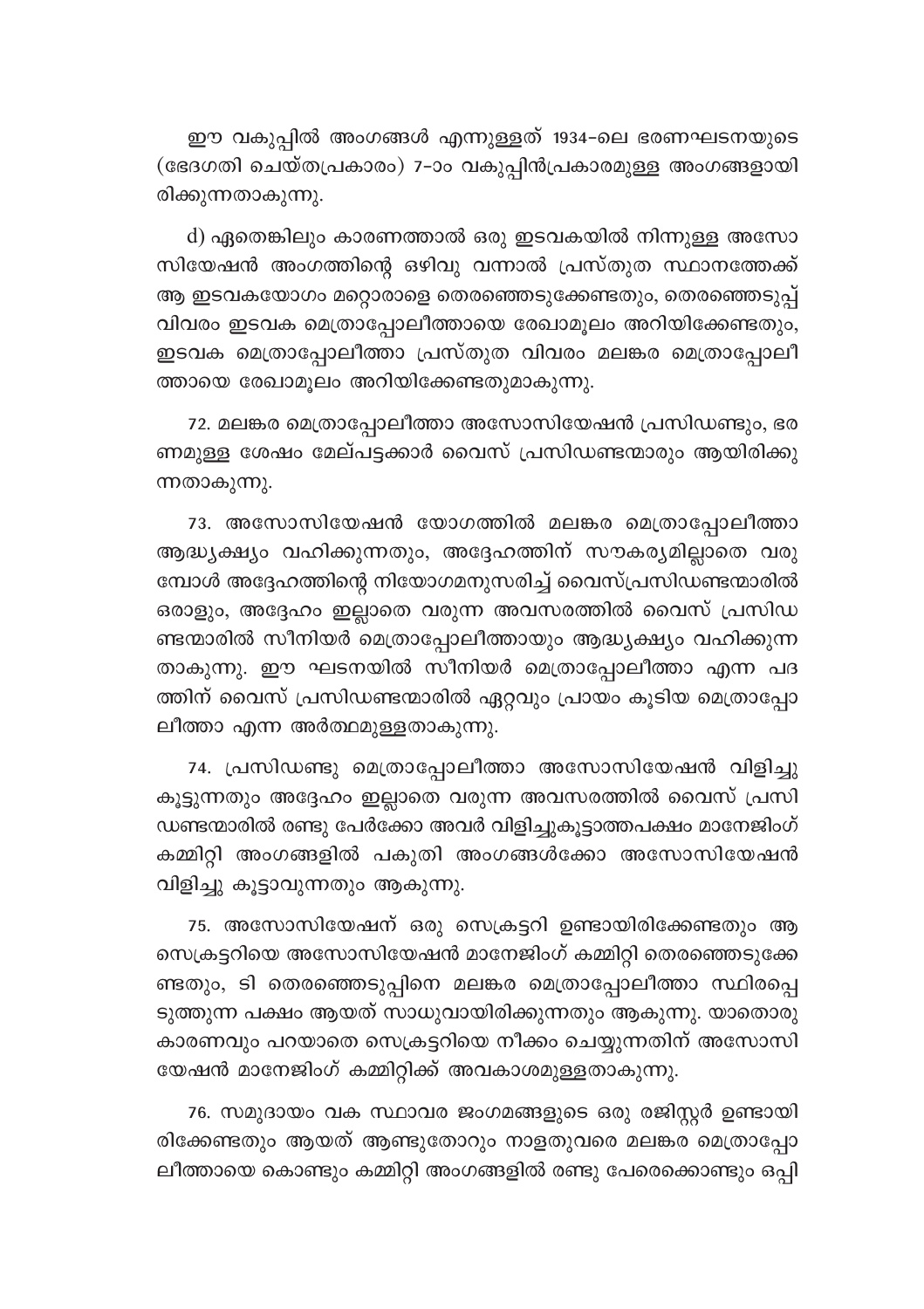ടുവിച്ച് സെക്രട്ടറി സുക്ഷിക്കേണ്ടതും ആകുന്നു.

77. സമുദായ സ്വത്തുക്കളുടെ ആദായത്തിന്റെയും മലങ്കര ഇടവക വരുമാനത്തിന്റെയും വരവു ചെലവു കണക്കെഴുതി സൂക്ഷിക്കുക, മാനേ .<br>ജിംഗ് കമ്മിറ്റി കൂടുന്ന അവസരത്തിൽ അതുവരെയുള്ള കണക്കിന്റെ തെരട്ട് തയ്യാറാക്കി കമ്മിറ്റിയിൽ ഹാജരാക്കുക, അസോസിയേഷന്റെയും മാനേജിംഗ് കമ്മിറ്റിയുടെയും മിനിറ്റ്സ് എഴുതി സൂക്ഷിക്കുക എന്നിവ സെക്രട്ടറിയുടെ ചുമതലയിൽപ്പെട്ട ജോലികൾ ആകുന്നു.

## B. അസോസിയേഷൻ മാനേജിംഗ് കമ്മിറ്റി

78. അസോസിയേഷന് ഒരു മാനേജിംഗ് കമ്മിറ്റി ഉണ്ടായിരിക്കുന്ന താകുന്നു.

79. അസോസിയേഷൻ സെക്രട്ടറിയെയും സമുദായ ട്രസ്റ്റികളെയും കൂടാതെ അസോസിയേഷനാൽ തെരഞ്ഞെടുക്കപ്പെടുന്ന 43 പട്ടക്കാരു<mark>ം</mark> 86 അയ്മേനികളും മാനേജിംഗ് കമ്മിറ്റി അംഗങ്ങൾ ആയിരിക്കുന്നതാ കുന്നു. മാനേജിംഗ് കമ്മിറ്റി അംഗങ്ങളുടെ കാലാവധി 5 കൊല്ലം ആയി രിക്കുന്നതാകുന്നു. മാനേജിംഗ് കമ്മിറ്റിയിലെ അംഗങ്ങളുടെ എണ്ണം യുക്തം പോലെ അസോസിയേഷന് അധികപ്പെടുത്താവുന്നതാകുന്നു. കാലാവധിക്കുള്ളിൽ മാനേജിംഗ് കമ്മിറ്റിയിൽ ഏതെങ്കിലും ഒഴിവുണ്ടാ കുന്നതായാൽ പകരം ആളിനെ നിയമിക്കുന്നതിന് ശേഷം അംഗങ്ങൾക്ക് അവകാശമുള്ളതാകുന്നു. ആവശ്യമെന്നു തോന്നുന്ന പക്ഷം മലങ്കര മെത്രാപ്പോലീത്തായ്ക്ക് 30 പേരിൽ അധികമാകാതെ ആളുകളെ (10 പട്ട ക്കാരും 20 അയ്മേനികളും) അംഗങ്ങളായി നിയമിക്കാവുന്നതാകുന്നു. മാനേജിംഗ് കമ്മിറ്റിയിലെ അംഗങ്ങളുടെ എണ്ണം അസോസിയേഷൻ അധികപ്പെടുത്തുമ്പോൾ മലങ്കര മെത്രാപ്പോലീത്താ നോമിനേറ്റു ചെയ്യുന്ന അംഗങ്ങളുടെ എണ്ണവും അധികപ്പെടുത്തേണ്ടതാകുന്നു.

80. മലങ്കര മെത്രാപ്പോലീത്താ മാനേജിംഗ് കമ്മിറ്റിയുടെ പ്രസിഡണ്ടും ഭരണമുള്ള ശേഷം മെത്രാന്മാർ വൈസ് പ്രസിഡണ്ടന്മാരും ആയിരിക്കു ന്നതാകുന്നു.

81. മലങ്കര മെത്രാപ്പോലീത്താ അസോസിയേഷൻ മാനേജിംഗ് കമ്മിറ്റി വിളിച്ചുകൂട്ടുന്നതും യോഗത്തിൽ ആദ്ധ്യക്ഷം വഹിക്കുന്നതും ആകുന്നു. മലങ്കര മെത്രാപ്പോലീത്താ ഇല്ലാതെ വരുന്ന അവസരങ്ങളിൽ വൈസ് പ്രസിഡണ്ടന്മാരിൽ രണ്ടുപേർക്കോ, അവർ വിളിച്ചു കൂട്ടാത്ത പക്ഷം കമ്മിറ്റി അംഗങ്ങളിൽ പകുതി അംഗങ്ങൾക്കോ കമ്മിറ്റി വിളിച്ചു കൂട്ടാ വുന്നതും അങ്ങനെ വിളിച്ചു കൂട്ടുന്ന അവസരത്തിൽ വൈസ് പ്രസിഡ ണ്ടന്മാരിൽ സീനിയർ മെത്രാപ്പോലീത്താ ആദ്ധ്യക്ഷ്യം വഹിക്കുന്നതും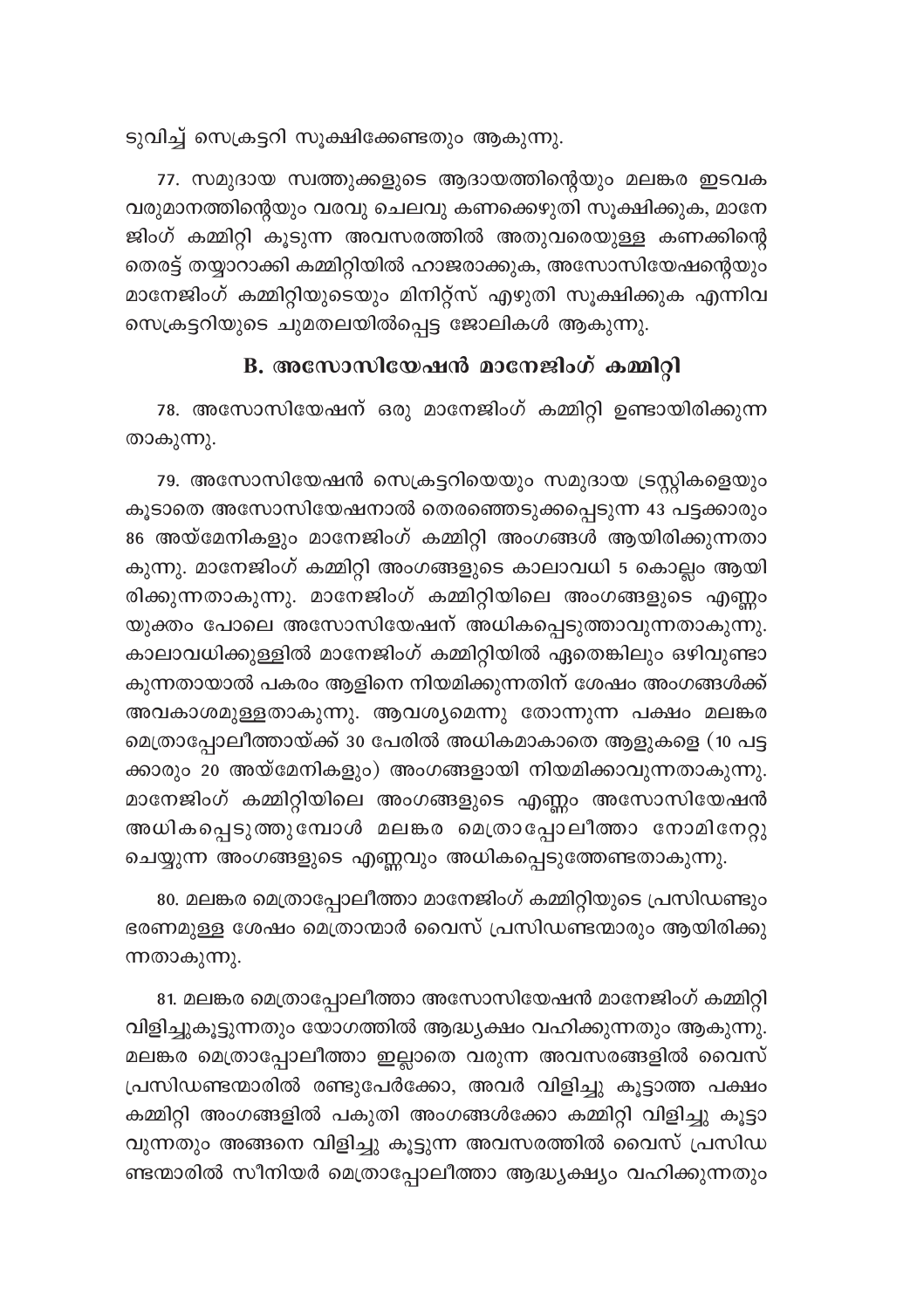ആകുന്നു. കുറഞ്ഞപക്ഷം ആണ്ടിൽ രണ്ടു പ്രാവശ്യമെങ്കിലും അസോ സിയേഷൻ മാനേജിംഗ് കമ്മിറ്റി കൂടേണ്ടതാകുന്നു.

82. അസോസിയേഷൻ സെക്രട്ടറി കമ്മിറ്റി സെക്രട്ടറിയും ആയിരി ക്കുന്നതാകുന്നു.

83. ഏതെങ്കിലും സംഗതിക്ക് മലങ്കര ഇടവകയുടെ പണം ചെലവാ ക്കേണ്ടിയിരുന്നാൽ മലങ്കര എപ്പിസ്ക്കോപ്പൽ സിനഡിന്റെ ഭൂരിപക്ഷവും മാനേജിംഗ് കമ്മിറ്റിയിലെ മേല്പട്ടക്കാർ ഒഴിച്ചുള്ള ശേഷം അംഗങ്ങളുടെ ഭൂരിപക്ഷവും യോജിക്കേണ്ടതാകുന്നു.

84. സമുദായം വക വരവിനും ചെലവിനും ആണ്ടിന്റെ ആരംഭത്തിൽ ഒരു ബജറ്റ് കമ്മിറ്റിക്കാർ തയ്യാറാക്കേണ്ടതും അതിൽ കൂടുതൽ ഏതെ ങ്കിലും ചെലവു ചെയ്യേണ്ടി വന്നാൽ ആയതു കമ്മിറ്റിയുടെ അനുമ തിയോടുകൂടി ആയിരിക്കേണ്ടതും അത്യാവശ്യം നേരിട്ടാൽ ആണ്ടിൽ ഒരു ലക്ഷം രൂപയിൽ കവിയാതെയുള്ള ഒരു സംഖ്യ മലങ്കര മെത്രാപ്പോ ലീത്തായ്ക്ക് ചെലവു ചെയ്യാവുന്നതും ഇങ്ങനെയുണ്ടാകുന്ന ചെലവിനെ സംബന്ധിച്ച് അടുത്ത കമ്മിറ്റിയിൽ പ്രസ്താവിക്കേണ്ടതും ആകുന്നു.

85. സമുദായത്തിലേക്ക് ഏതെങ്കിലും വസ്തു വാങ്ങുകയോ, സമു ദായം വക ഏതെങ്കിലും വസ്തു അന്യാധീനപ്പെടുത്തുകയോ കടപ്പെടു ത്തുകയോ ചെയ്യണമെന്നിരുന്നാൽ മാനേജിംഗ് കമ്മിറ്റിയുടെയും മല ങ്കര എപ്പിസ്കോപ്പൽ സിനഡിന്റെയും ഭൂരിപക്ഷാഭിപ്രായപ്രകാരം തീരു മാനം ചെയ്യാവുന്നതും കൂട്ടു ട്രസ്റ്റിൽ ഉൾപ്പെട്ട വസ്തുവാണെങ്കിൽ മല ങ്കര മെത്രാപ്പോലീത്തായും കൂട്ടു ട്രസ്റ്റികളും, മലങ്കര മെത്രാപ്പോലീത്താ യുടെ ട്രസ്റ്റിൽ ഉൾപ്പെട്ടതാണെങ്കിൽ മെത്രാപ്പോലീത്താ തനിച്ചും പ്രമാ ണമെഴുതേണ്ടതും ആകുന്നു.

86. വിദ്യാഭ്യാസം, ഫൈനാൻസ്, മുതലായി സഭയ്ക്ക് ആവശ്യമുള്ള സംഗതികൾക്ക് മലങ്കര എപ്പിസ്ക്കോപ്പൽ സിനഡിന്റെ അനുമതിയോടു കൂടി മാനേജിംഗ് കമ്മിറ്റിക്ക് സബ് കമ്മിറ്റികളെ നിയമിക്കാവുന്നതാകുന്നു. ഇപ്രകാരം നിയമിക്കപ്പെടുന്ന ഓരോ സബ് കമ്മിറ്റിയുടെയും പ്രസിഡണ്ട് ഒരു മേല്പട്ടക്കാരൻ ആയിരിക്കേണ്ടതാകുന്നു.

87. അസോസിയേഷൻ മാനേജിംഗ് കമ്മിറ്റിക്ക് പത്തിൽ കുടാതെ അംഗങ്ങളുള്ള ഒരു പ്രവർത്തകസമിതി (Working Committee) ഉണ്ടായി രിക്കേണ്ടതും ആ സമിതി അസോസിയേഷൻ മാനേജിംഗ് കമ്മിറ്റിയുടെ നിശ്ചയങ്ങൾ അനുസരിച്ചു സംഗതികൾ നടത്തുന്നതുമാകുന്നു. അത്യാ വശ്യഘട്ടത്തിൽ മാനേജിംഗ് കമ്മിറ്റിയുടെ അനുമതി പ്രതീക്ഷിച്ച് മാനേ ജിംഗ് കമ്മിറ്റിക്കുവേണ്ടി ആവശ്യമായ സംഗതികൾ പ്രവർത്തക സമി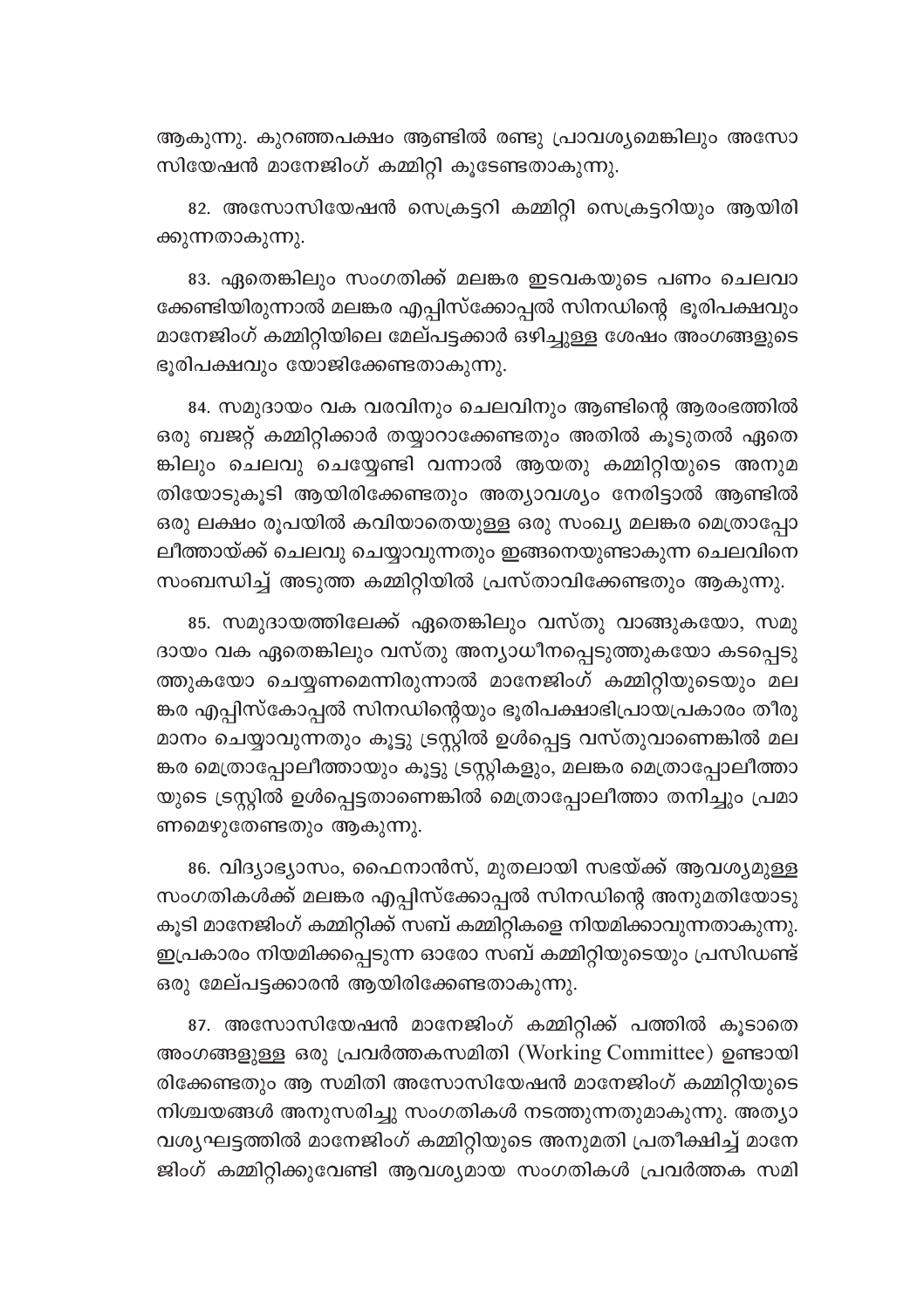തിക്ക് ചെയ്യാവുന്നതും അങ്ങനെ ചെയ്യുന്ന കാര്യങ്ങൾ മാനേജിംഗ് കമ്മി റ്റിയെ അറിയിച്ച് അനുമതി വാങ്ങേണ്ടതും ആകുന്നു. ഈ സമിതിയുടെ പ്രസിഡണ്ട് മലങ്കരമെത്രാപ്പോലീത്താ ആയിരിക്കുന്നതും ആകുന്നു. മല ങ്കര എപ്പിസ്കോപ്പൽ സിനഡിനാൽ തെരഞ്ഞെടുക്കപ്പെടുന്ന ഒരു മേല്പ ട്ടക്കാരനും സമുദായ ട്രസ്റ്റികളും അസോസിയേഷൻ സെക്രട്ടറിയും ഈ സമിതിയിലെ അംഗങ്ങളായിരിക്കുന്നതും ശേഷമുള്ള അംഗങ്ങളെ ഇവ രുടെ ആലോചനയോടുകൂടി മലങ്കര മെത്രാപ്പോലീത്താ നിയമിക്കുന്നതും ആകുന്നു. ഇങ്ങനെയുള്ള പ്രവർത്തക സമിതി അംഗങ്ങളായി നിയമി ക്കപ്പെടുന്നവർ മാനേജിംഗ് കമ്മിറ്റി അംഗങ്ങളല്ലാതെ വന്നാൽ അവർ സമിതിയിലെ അംഗങ്ങളായിരിക്കുന്നിടത്തോളം കാലം മാനേജിംഗ് കമ്മിറ്റി അംഗങ്ങളായിരിക്കുന്നതാകുന്നു.

88. മേൽ 87-ാം വകുപ്പിൽ പറയുന്ന പ്രവർത്തക സമിതി മലങ്കര മെത്രാപ്പോലീത്തായുടെ ആലോചനാസമിതി കൂടി ആയിരിക്കുന്നതാ കുന്നു.

89. അസോസിയേഷൻ സെക്രട്ടറി മലങ്കര മെത്രാപ്പോലീത്തായുടെ ആലോചനാസമിതിയുടെയും സെക്രട്ടറി ആയിരിക്കുന്നതാകുന്നു.

90. മലങ്കര മെത്രാപ്പോലീത്തായ്ക്ക് ഒരു അസിസ്റ്റന്റ് ഉണ്ടായിരിക്കാ വുന്നതും ആ അസിസ്റ്റന്റിനെ അസോസിയേഷൻ തെരഞ്ഞെടുത്തിട്ടി ല്ലാത്ത പക്ഷം മലങ്കര മെത്രാപ്പോലീത്താ നോമിനേറ്റു ചെയ്യുന്നതും ...<br>ആകുന്നു. ടി അസിസ്റ്റന്റ് മാനേജിംഗ് കമ്മിറ്റിയിലും പ്രവർത്തക സമി തിയിലും എക്സ് ഒഫിഷ്യോ മെമ്പർ ആയിരിക്കുന്നതും ആകുന്നു.

## C. സമുദായ ട്രസ്റ്റികൾ

91. മലങ്കര മെത്രാപ്പോലീത്തായോടുകൂടി വട്ടിപ്പണം, കോട്ടയം സുറി യാനി സെമിനാരി എന്നിതുകളുടെയും ഇതുകളിൽ നിന്നുണ്ടായിട്ടുള്ളതും ഉണ്ടാകുന്നതുമായ ആദായത്തിന്റെയും ട്രസ്റ്റികളായി രണ്ടുപേർ ഉണ്ടാ യിരിക്കുന്നതും അതിൽ ഒരാൾ പട്ടക്കാരനും മറ്റേ ആൾ അയ്മേനിയും ആയിരിക്കേണ്ടതും ആകുന്നു.

92. മേൽപറഞ്ഞവ ഒഴിച്ചുള്ള സമുദായ സ്വത്തുക്കളെ സംബന്ധിച്ചു പ്രത്യേക വൃവസ്ഥകൾ ഇല്ലാത്തപക്ഷം അവയുടെ ട്രസ്റ്റി മലങ്കര മെത്രാ പ്പോലീത്താ ആയിരിക്കുന്നതാകുന്നു.

93. കൂട്ടു ട്രസ്റ്റികളെ അസോസിയേഷൻ തെരഞ്ഞെടുക്കുന്നതാകുന്നു. കൂട്ടു ട്രസ്റ്റികളുടെ കാലാവധി കൂട്ടു ട്രസ്റ്റികളെ തെരഞ്ഞെടുക്കുന്ന അസോസിയേഷന്റെ കാലാവധി വരെ മാത്രമായിരിക്കുന്നതാകുന്നു.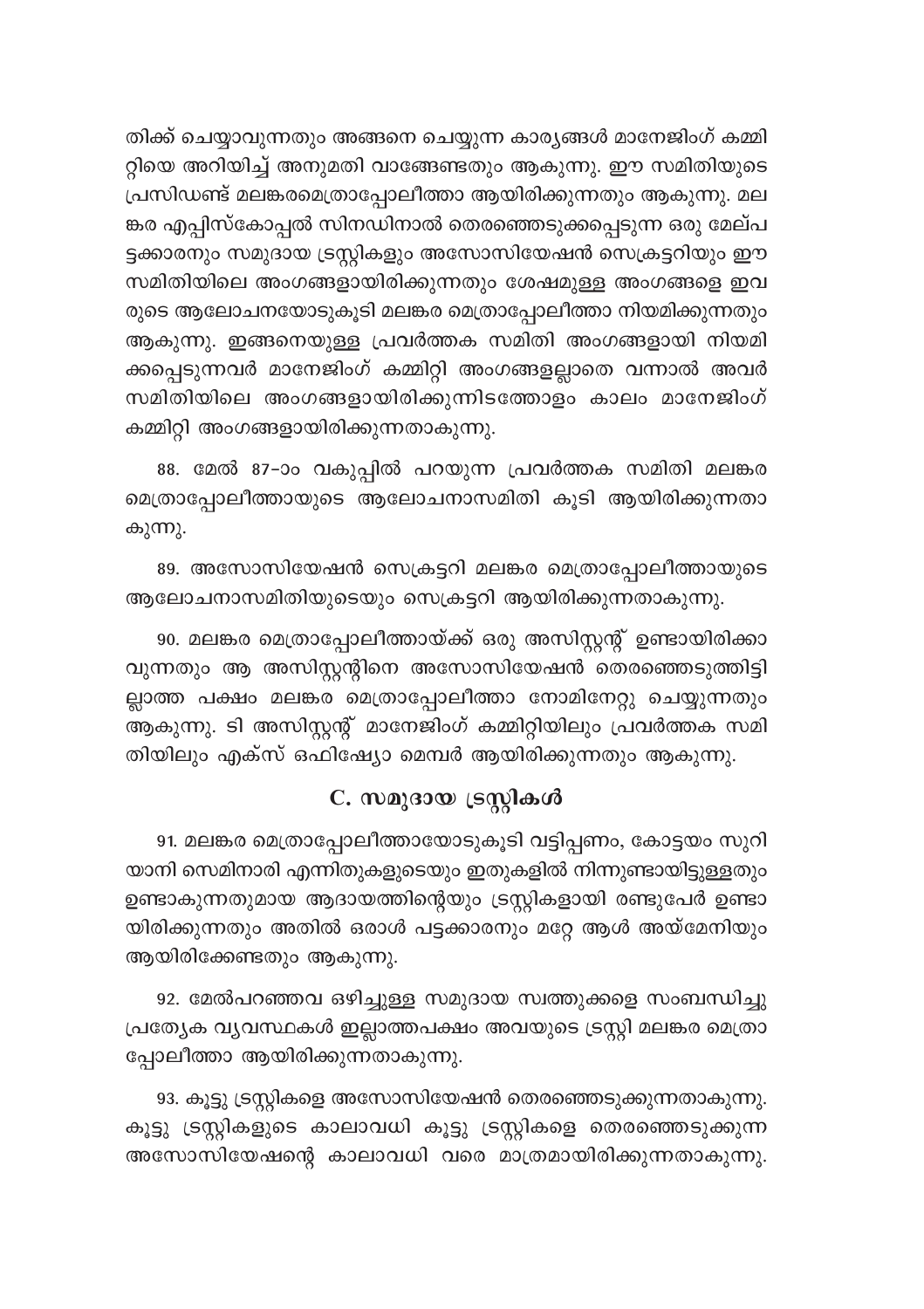എന്നാൽ ഒരു ട്രസ്റ്റിയുടെ ഓഫീസ് അടുത്ത ട്രസ്റ്റിയെ നിയമാനുസൃതം തെരഞ്ഞെടുത്ത് ചാർജ്ജെടുക്കുന്നതുവരെ തുടരുന്നതാണ്. യാതൊരു കാരണവും പറയാതെ കൂട്ടു ട്രസ്റ്റികളെ മാറ്റി വേറെ ട്രസ്റ്റികളെ ആക്കു ന്നതിന് അസോസിയേഷന് അധികാരമുള്ളതാകുന്നു.

#### D. മലങ്കര മെത്രാപോലീത്താ

94. മലങ്കരയുടെ ലൗകികവും വൈദികവും ആത്മീയവുമായ ഭരണ ത്തിന്റെ പ്രധാന ഭാരവാഹിത്വം ഈ ഘടനയ്ക്കു വിധേയമായി മലങ്കര .<br>മെത്രാപ്പോലീത്തായിൽ നിക്ഷിപ്തമായിട്ടുള്ളതാകുന്നു.

95. ഏതെങ്കിലും ഇടവകയ്ക്ക് ഇടവകമെത്രാപ്പോലീത്താ ഇല്ലാതിരു ന്നാൽ ആ ഇടവക മലങ്കര മെത്രാപ്പോലീത്തായുടെ നേരിട്ടുള്ള ഭരണ ത്തിലിരിക്കുന്നതാകുന്നു.

96. മലങ്കര സഭയിലെ മെത്രാസന ഇടവകകളുടെ പ്രത്യേക വകയ ല്ലാത്ത പൊതു സ്ഥാപനങ്ങൾ മുതലായവ മലങ്കര മെത്രാപ്പോലീത്താ യുടെ നേരിട്ടുള്ള മേൽനോട്ടത്തിൽ ഇരിക്കുന്നതുമാകുന്നു.

97. മലങ്കര മെത്രാപ്പോലീത്തായെ ആ സ്ഥാനത്തേക്ക് അസോസി യേഷൻ തെരഞ്ഞെടുക്കേണ്ടതാകുന്നു.

98. കാതോലിക്കാ, മലങ്കര മെത്രാപ്പോലീത്താ സ്ഥാനം കൂടി വഹി ക്കുന്നതാകുന്നു. മലങ്കര മെത്രാപ്പോലീത്താ എന്ന നിലയിൽ അദ്ദേഹം അസോസിയേഷന്റെയും മാനേജിംഗ് കമ്മിറ്റിയുടെയും പ്രസിഡണ്ടും, സമുദായ സ്വത്തുക്കളുടെ മെത്രാപ്പോലീത്താ ട്രസ്റ്റിയും ആയിരിക്കുന്ന താകുന്നു. മലങ്കരയുള്ള എല്ലാ പള്ളികളും ഔദ്യോഗികമായി മലങ്കര മെത്രാപ്പോലീത്തായ്ക്ക് സന്ദർശിക്കാവുന്നതും ആവശ്യമെന്നു തോന്നി യാൽ ഇടവക മെത്രാപ്പോലീത്തായെ വിവരം അറിയിച്ച് പള്ളി ഇടവക യോഗവും, മെത്രാസന ഇടവകയോഗവും വിളിച്ചു കൂട്ടാവുന്നതും ആകുന്നു. കാതോലിക്കായും മലങ്കര മെത്രാപ്പോലീത്തായും, രണ്ട് വ്യക്തികളായി വരുമ്പോൾ അവരുടെ അധികാരാവകാശങ്ങൾ സംബ ന്ധിച്ച് ആവശ്യമായ വ്യവസ്ഥകൾ ചെയ്യേണ്ടതാകുന്നു.

## 5. കാതോലിക്കാ

99. മലങ്കര ഉൾപ്പെട്ട പൗരസ്ത്യ ഓർത്തഡോക്സ് സുറിയാനി സഭ യിൽ 1912-ൽ കാതോലിക്കാ സിംഹാസനം പുനഃസ്ഥാപിക്കപ്പെട്ടിട്ടു ള്ളതും അന്നു മുതൽ ഈ സ്ഥാപനം പൗരസ്ത<mark>ൃ</mark> ഓർത്തഡോക്സ് സുറിയാനി സഭയിൽ വ്യാപരിച്ചു വരുന്നതുമാകുന്നു.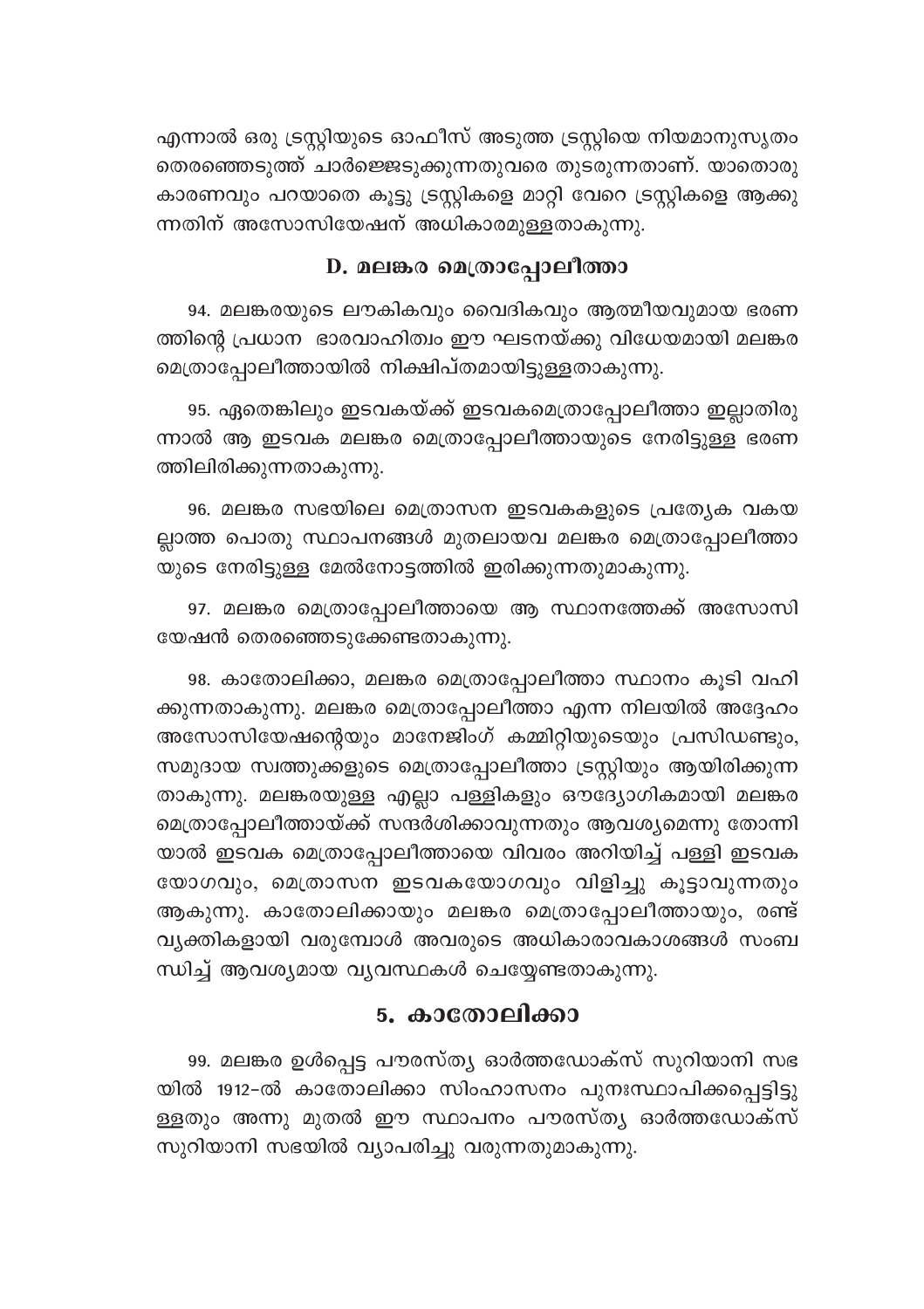100. മേല്പട്ടക്കാരെ വാഴിക്കുക, എപ്പിസ്ക്കോപ്പൽ സുന്നഹദോസിൽ ആദ്ധ്യക്ഷ്യം വഹിക്കുക, സുന്നഹദോസിന്റെ നിശ്ചയങ്ങളെ പ്രഖ്യാപി ക്കുകയും നടപ്പിൽ വരുത്തുകയും ചെയ്യുക, സുന്നഹദോസിന്റെ പ്രതി പുരുഷനെന്ന നിലയിൽ ഭരണം നടത്തുക, മൂറോൻ കൂദാശ ചെയ്യുക എന്നിവ കാതോലിക്കായുടെ അധികാരത്തിൽപ്പെട്ടവയാകുന്നു.

## 6. പാത്രിയർക്കീസ്

101. കാതോലിക്കായുടെ സഹകരണത്തോടുകൂടി കാനോനികമായി വാഴിക്കപ്പെടുന്ന പാത്രിയർക്കീസിനെ മലങ്കരസഭ അംഗീകരിക്കുന്നതാ കുന്നു.

## 7. എപ്പിസ്കോപ്പൽ സിനഡ്

102. മലങ്കരെ ഒരു എപ്പിസ്കോപ്പൽ സിനഡ് ഉണ്ടായിരിക്കുന്നതാ കുന്നു.

103. മലങ്കര ഓർത്തഡോക്സ് സുറിയാനി സഭയിൽ സഭാ ഭരണഘ ടനപ്രകാരം അംഗീകരിക്കപ്പെടുന്ന എല്ലാ മേൽപ്പട്ടക്കാരും ഈ സിന ഡിന്റെ അംഗങ്ങളായിരിക്കുന്നതാണ്.

104. കാതോലിക്കാ സിനഡിന്റെ പ്രസിഡണ്ടായിരിക്കുന്നതാകുന്നു.

105. കാതോലിക്കാ സിനഡ് വിളിച്ചു കൂട്ടുന്നതും സിനഡിൽ ആദ്ധ്യക്ഷ്യം വഹിക്കുന്നതും ആകുന്നു.

106. കാതോലിക്കാ ഇല്ലാതെ വരുന്ന അവസരത്തിലോ, കാതോലി ക്കായുടെ പേരിൽ പരാതി ഉണ്ടായാൽ അതേപ്പറ്റി ആലോചിക്കുന്നതിന് കാതോലിക്കാ സിനഡ് വിളിച്ചുകൂട്ടാത്ത അവസരത്തിലോ സീനിയർ മെത്രാപ്പോലീത്താ സിനഡ് വിളിച്ചുകൂട്ടുന്നതും സിനഡിൽ ആദ്ധ്യക്ഷ്യം വഹിക്കുന്നതും ആകുന്നു.

107. വിശ്വാസം, പട്ടത്വം, ഡിസിപ്ലിൻ (Faith, Order, Discipline) എന്നി തുകളെ സ്പർശിക്കുന്ന സംഗതികളെ സംബന്ധിച്ച് തീരുമാനം ചെയ്യു ന്നതിന് എപ്പിസ്കോപ്പൽ സിനഡിന് അധികാരമുള്ളതാകുന്നു. ഇതിലേ ക്കായി സിനഡ് കൂടുമ്പോൾ ആലോചനയ്ക്കായി സിനഡിന് ആവശ്യ മെന്നു തോന്നുന്നവരെ തെരഞ്ഞെടുക്കാവുന്നതാകുന്നു.

108. സഭയുടെ വിശ്വാസങ്ങളെ ഭേദപ്പെടുത്തുന്നതിന് ആർക്കും തന്നെ അവകാശമില്ലാത്തതാകുന്നു. എന്നാൽ വിശ്വാസം ഇന്നതാണെന്നുള്ള തിനെ സംബന്ധിച്ച് തർക്കമുണ്ടായാൽ മേൽ പ്രസ്താവിച്ച എപ്പിസ്കോ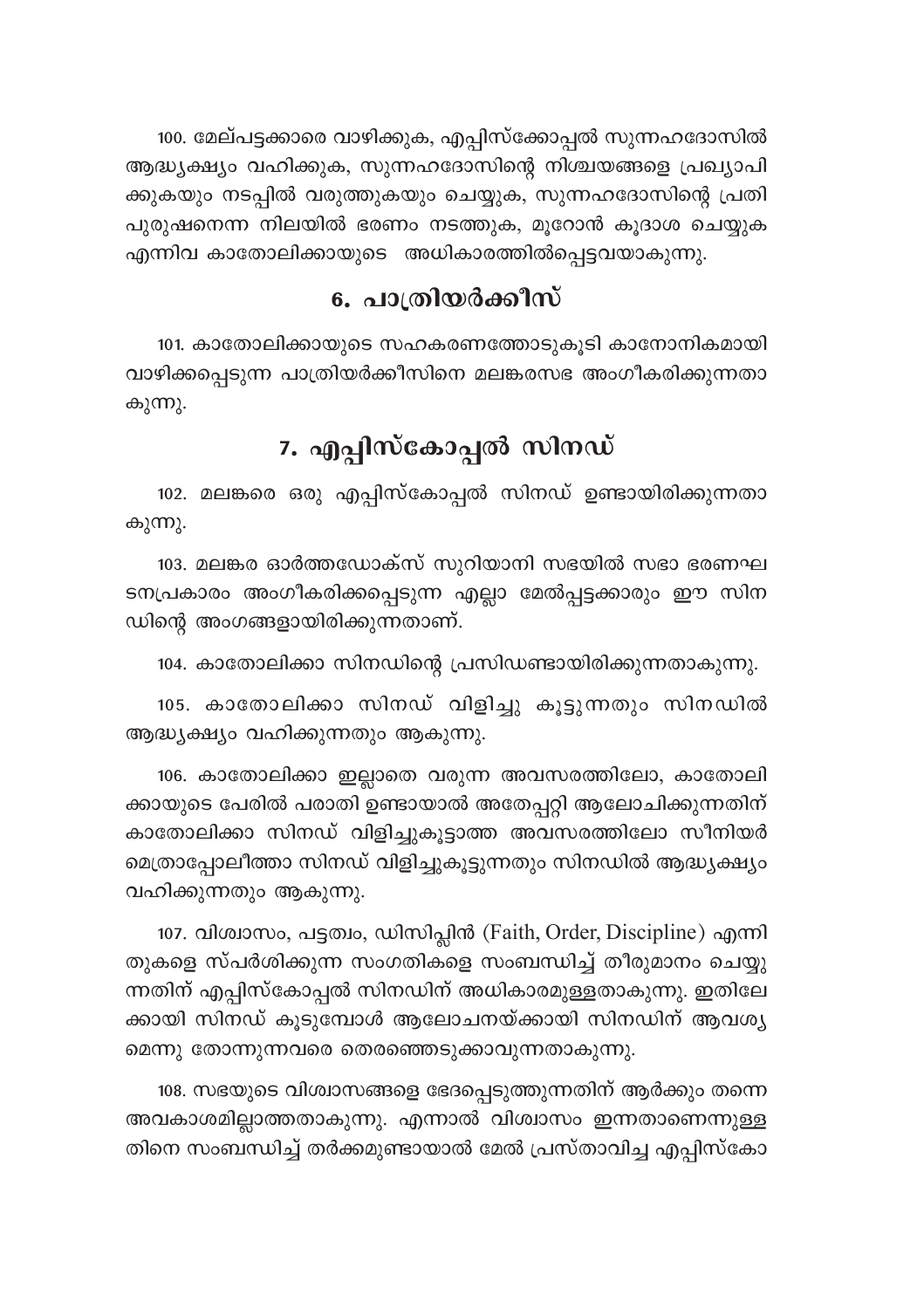പ്പൽ സിനഡിനു തീരുമാനം ചെയ്യാവുന്നതും ഇതിന്റെ അവസാന തീരു മാനം ആകമാന സുന്നഹദോസിന് ഇരിക്കുന്നതും ആകുന്നു.

109. വൈദിക വിദ്യാഭ്യാസം, മിഷൻവേല, സണ്ടേസ്കൂൾ മുതലായ സംഗതികൾക്ക് അസോസിയേഷൻ മാനേജിംഗ് കമ്മിറ്റിയുടെ ആലോ ചനയോടുകൂടി എപ്പിസ്കോപ്പൽ സിനഡിനു സബ് കമ്മിറ്റികളെ നിയ മിക്കാവുന്നതാകുന്നു.

#### 8. പട്ടാകൊട

#### A. ശെമ്മാശന്മാരും കശീശന്മാരും

110. വൈദിക സ്ഥാനാർത്ഥി ഡിഗ്രി പരീക്ഷയെങ്കിലും പാസ്സായവ നായിരിക്കണം

111. പട്ടം കിട്ടണമെന്ന് ആഗ്രഹിക്കുന്നവർ ഇടവക പൊതുയോഗ ത്തിന്റെ ശുപാർശയോടുകൂടിയോ സ്വന്ത നിലയിലൊ ഇടവക മെത്രാ പ്പോലീത്തായുടെ അടുക്കൽ അപേക്ഷിക്കേണ്ടതും അദ്ദേഹം അന്വേ ഷണം നടത്തി വിരോധമില്ലെന്നു തോന്നുന്ന പക്ഷം അവരെ മലങ്കര മെത്രാപ്പോലീത്തായുടെ അടുക്കലേക്ക് അയയ്ക്കേണ്ടതും അദ്ദേഹം അവരെ സൗകര്യം പോലെ സമുദായം വക വൈദിക സെമിനാരിയി ലേക്ക് അയയ്ക്കേണ്ടതും ആവശ്യമുള്ള വൈദിക പഠനത്തിനുശേഷം പട്ടത്വത്തിനു യോഗൃന്മാരാണെന്ന് സെമിനാരി പ്രിൻസിപ്പാൾ സർട്ടിഫി ക്കറ്റ് കൊടുക്കുന്നതായാൽ ഇടവക മെത്രാപ്പോലീത്തായോ, മലങ്കര മെത്രാപ്പോലീത്തായോ യുക്തം പോലെ അവർക്കു പട്ടം കൊടുക്കുന്നതും ആകുന്നു. എന്നാൽ മൂന്നു വർഷത്തെ വൈദിക പഠനത്തിനുശേഷം സെമിനാരി പ്രിൻസിപ്പാളിന്റെ സർട്ടിഫിക്കറ്റ് ഉള്ള പക്ഷം കോറൂയോ പട്ടം കൊടുക്കാവുന്നതാകുന്നു.

## B. മേല്പട്ടക്കാർ

112. മലങ്കരയ്ക്ക് ആവശ്യമുള്ള എപ്പിസ്കോപ്പന്മാരെയും മെത്രാപ്പോ ലീത്തന്മാരെയും എപ്പിസ്കോപ്പൽ സിനഡിന്റെ സഹകരണത്തോടു കൂടി കാതോലിക്കാ വാഴിക്കുന്നതാകുന്നു. ഒരു എപ്പിസ്കോപ്പായേയോ, മെത്രാപ്പോലീത്തായേയോ വാഴിക്കുമ്പോൾ വാഴിക്കപ്പെടുന്ന മേല്പട്ടക്കാ രൻ സിനഡിന്റെ അദ്ധ്യക്ഷനായ കാതോലിക്കായ്ക്കു ശൽമൂസൊ എഴു തിവയ്ക്കേണ്ടതാകുന്നു. ഇപ്രകാരം വാഴിക്കപ്പെടുന്ന മേല്പട്ടക്കാരന് സ്ഥാത്തിക്കോൻ കാതോലിക്കാ കൊടുക്കുന്നതാകുന്നു.

113. ഒരാൾക്ക് എപ്പിസ്കോപ്പാ ആയോ മെത്രാപ്പോലീത്താ ആയോ പട്ടം കൊടുക്കണമെങ്കിൽ ആ ആളെ ആ സ്ഥാനത്തേക്ക് അസോസി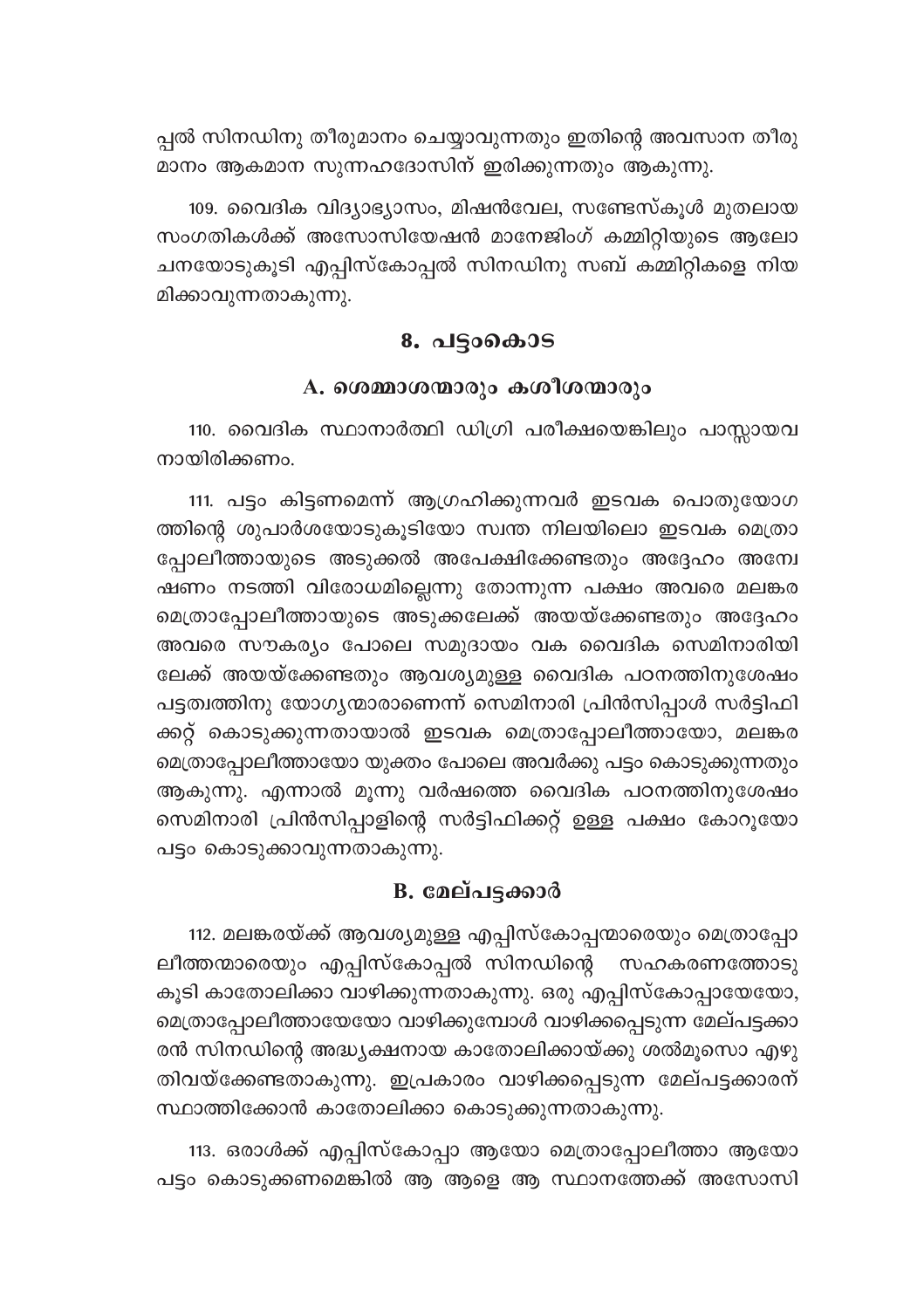യേഷൻ തെരഞ്ഞെടുക്കേണ്ടതും ആ തെരഞ്ഞെടുപ്പിനെ എപ്പിസ്ക്കോ പ്പൽ സിനഡ് അംഗീകരിക്കുന്ന പക്ഷം സിനഡിന്റെ സഹകരണത്തോ ടുകൂടി കാനോൻ നിബന്ധന അനുസരിച്ച് കാതോലിക്കാ ആ ആളിനു പട്ടം കൊടുക്കേണ്ടതും ആകുന്നു. തെരഞ്ഞെടുപ്പിന് അസോസിയേഷ നിൽ ഹാജരുള്ള പട്ടക്കാരുടെയും അത്മായക്കാരുടെയും പ്രത്യേകം പ്രത്യേകം ഭൂരിപക്ഷം ഉണ്ടായിരിക്കേണ്ടതാകുന്നു.

114. ഒരാളെ കാതോലിക്കാ ആയി വാഴിക്കണമെങ്കിൽ ആ ആളെ ആ സ്ഥാനത്തേക്ക് അസോസിയേഷൻ തെരഞ്ഞെടുക്കേണ്ടതും ആ തെര ഞ്ഞെടുപ്പിനെ എപ്പിസ്കോപ്പൽ സിനഡ് അംഗീകരിക്കുന്നപക്ഷം സിനഡ് ആ ആളിനെ കാതോലിക്കാ ആയി വാഴിക്കേണ്ടതും ആകുന്നു. മലങ്കര സഭയാൽ സ്വീകരിക്കപ്പെട്ട പാത്രിയർക്കീസ് ഉണ്ടെങ്കിൽ, കാതോലി ക്കായെ വാഴിക്കുന്ന അവസരത്തിൽ പാത്രിയർക്കീസിനെയും ക്ഷണി ക്കേണ്ടതും പാത്രിയർക്കീസ് വരുന്നപക്ഷം സിനഡിന്റെ പ്രസിഡണ്ട് എന്ന നിലയിൽ സിനഡിന്റെ സഹകരണത്തോടു കൂടി കാതോലിക്കായെ വാഴിക്കേണ്ടതും ആകുന്നു.

## 9. പരാതികളും വിധികളും

115. ഒരു അയ്മേനിയുടെയോ, ശെമ്മാശ്ശന്റെയോ, കശ്ശീശായുടെയോ പേരിലുള്ള പരാതി അവർ ഏതു മെത്രാസന ഇടവകയിൽ ഉൾപ്പെട്ടിരി ക്കുന്നുവോ ആ മെത്രാസന ഇടവകയുടെ മെത്രാപ്പോലീത്തായുടെ അടു ക്കൽ വേണ്ടതാകുന്നു.

116. മെത്രാപ്പോലീത്താ ആ പരാതി മെത്രാസന കൗൺസിലിൽ കൊണ്ടുവരേണ്ടതും ഇരു കക്ഷികൾക്കും നോട്ടീസ് കൊടുത്ത് അവ രുടെ തെളിവുകൾ വാങ്ങി വാദം കേട്ടതിനുശേഷം കൗൺസിലിലെ അംഗ ങ്ങളുടെ ആലോചനയോടുകൂടി തീരുമാനം ചെയ്യേണ്ടതും ആകുന്നു. ഇങ്ങനെ തീരുമാനം ചെയ്യുന്നതുവരെ യുക്തമെന്നു തോന്നുന്ന നടപടി കൾ ഇടവകമെത്രാപ്പോലീത്തായ്ക്കു തനിച്ചു സ്വീകരിക്കാവുന്നതാകുന്നു.

117. ഇടവക മെത്രാപ്പോലീത്തായുടെ തീരുമാനത്തിന്മേൽ മലങ്കര മെത്രാപ്പോലീത്തായുടെ അടുക്കൽ അപ്പീൽ ചെയ്യാവുന്നതും അദ്ദേഹം അപ്പീൽ എപ്പിസ്കോപ്പൽ സിനഡിൽ കൊണ്ടുവരേണ്ടതും ഇരു കക്ഷി കൾക്കും നോട്ടീസ് കൊടുത്ത് അവരുടെ വാദം കേട്ടതിനുശേഷം എപ്പി സ്കോപ്പൽ സിനഡിലെ അംഗങ്ങളുടെ ഭൂരിപക്ഷാഭിപ്രായപ്രകാരം വിധി പ്രസ്താവിക്കേണ്ടതും ആകുന്നു. ഇതിലേക്കായി എപ്പിസ്ക്കോപ്പൽ സിനഡ് കൂടുന്ന അവസരത്തിൽ മാനേജിംഗ് കമ്മിറ്റി അംഗങ്ങളിൽ ആവ ശ്യമെന്നു തോന്നുന്നവരെ ആലോചനക്കാരായി ക്ഷണിക്കാവുന്നതാ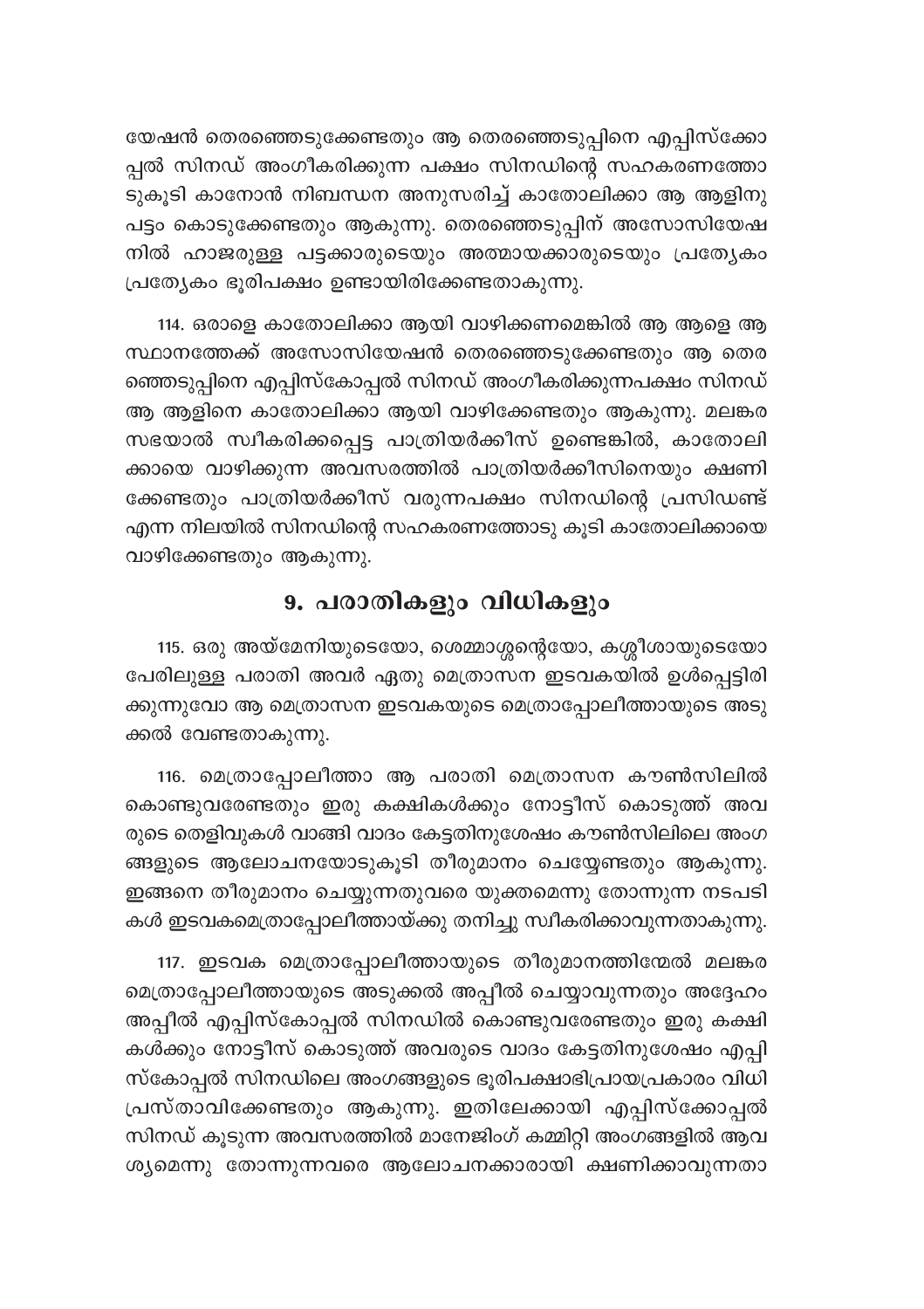കുന്നു. മേൽ 62-ാം വകുപ്പിൽ പറയുന്ന പ്രകാരം ഇടവകമെത്രാപ്പോലീ ത്തായുടെ തീരുമാനത്തിന്മേൽ മലങ്കര മെത്രാപ്പോലീത്തായ്ക്ക് നിരോ ധന കല്പന അയയ്ക്കാവുന്നതാകുന്നു.

118. മേല്പട്ടക്കാരുടെ പേരിലുള്ള പരാതി എപ്പിസ്ക്കോപ്പൽ സിന ഡിന്റെ പ്രസിഡണ്ടിന്റെ അടുക്കൽ കൊണ്ടുവരേണ്ടതും പ്രസിഡണ്ട് അതിനെ സിനഡിൽ കൊണ്ടുവരേണ്ടതും ഇരുകക്ഷികൾക്കും നോട്ടീസ് കൊടുത്ത് തെളിവെടുത്ത് വാദം കേട്ടതിനുശേഷം സിനഡിന്റെ ഭൂരിപ ക്ഷാഭിപ്രായപ്രകാരം പ്രസിഡണ്ട് വിധി പ്രസ്താവിക്കേണ്ടതും ആകുന്നു. പരാതി കാതോലിക്കായെപ്പറ്റിയാണെങ്കിൽ മലങ്കരസഭയാൽ സ്വീകരിക്ക പ്പെട്ട പാത്രിയർക്കീസുണ്ടെങ്കിൽ പാത്രിയർക്കീസിനെക്കൂടി ക്ഷണി ക്കേണ്ടതും അദ്ദേഹം വരുന്നപക്ഷം സിനഡിന്റെ പ്രസിഡണ്ട് ആയിരി ക്കുന്നതും വരാത്തപക്ഷം സിനഡ് വിധി കല്പിക്കുന്നതുമാകുന്നു. ഇവ യ്ക്കായി കൂടുന്ന സിനഡിന്റെ ആലോചനയ്ക്കായി അസോസിയേഷൻ മാനേജിംഗ് കമ്മിറ്റിയിലെ അംഗങ്ങളിൽ ആവശ്യമെന്നു തോന്നുന്നവരെ ക്ഷണിക്കാവുന്നതാകുന്നു.

119. മേല്പട്ടക്കാരെ സംബന്ധിച്ചുള്ള വിചാരണ നടക്കുന്ന അവസര ത്തിൽ കാനോനിലും വേദശാസ്ത്രത്തിലും വൈദഗ്ധ്യം സിദ്ധിച്ചിട്ടുള്ള രണ്ടുപേരെയും നിയമ പരിജ്ഞാനമുള്ള രണ്ടുപേരെയും ആലോചന യ്ക്കായി ക്ഷണിക്കാവുന്നതാകുന്നു. ഇവർ മലങ്കര ഓർത്തഡോക്സ് സുറിയാനിസഭയിലെ അംഗങ്ങൾ ആയിരിക്കേണ്ടതാകുന്നു.

## 10. വരുമാനം

120. ഇരുപത്തിഒന്നു വയസ്സു പ്രായം തികഞ്ഞ എല്ലാ പുരുഷന്മാ രിൽ നിന്നും ആണ്ടിൽ 5 രൂപ വീതം റിശീസാ ഓരോ പള്ളിയിലെ വികാ രിമാരും പിരിക്കേണ്ടതും, ആയത് കാതോലിക്കായ്ക്ക് അയച്ചു കൊടു ക്കേണ്ടതും ആകുന്നു.

121. പള്ളി വരുമാനങ്ങളുടെയും പട്ടത്വവരുമാനങ്ങളുടെയും നിരക്കു മുതലായവ എപ്പിസ്കോപ്പൽ സിനഡിന്റെ അനുമതിയോടുകൂടി മാനേ ജിംഗ് കമ്മിറ്റിക്ക് നിശ്ചയിക്കാവുന്നതാകുന്നു.

122. ഒരു പള്ളിയുടെ സ്വത്തുക്കളുൾപ്പെടെ ആണ്ടുതോറുമുള്ള മൊത്തം വരുമാനത്തിൽ ആദ്യത്തെ 500 രൂപയ്ക്ക് 10 ശതമാനവും പിന്നീട് 500 രൂപാ മുതൽ 1500 രൂപാ വരെ 5 ശതമാനവും 1500 രൂപായ്ക്ക് മേലുള്ള തുകയ്ക്ക് 2.5 ശതമാനവും ആണ്ടുതോറും മലങ്കര മെത്രാപ്പോലീ ത്തായ്ക്ക് അയച്ചുകൊടുക്കേണ്ടതാകുന്നു. ഏതെങ്കിലും പള്ളിയുടെ മേൽ പ്രകാരമുള്ള ശതമാനം പത്തു രൂപയിൽ കുറവാണെങ്കിൽ പത്തു രൂപ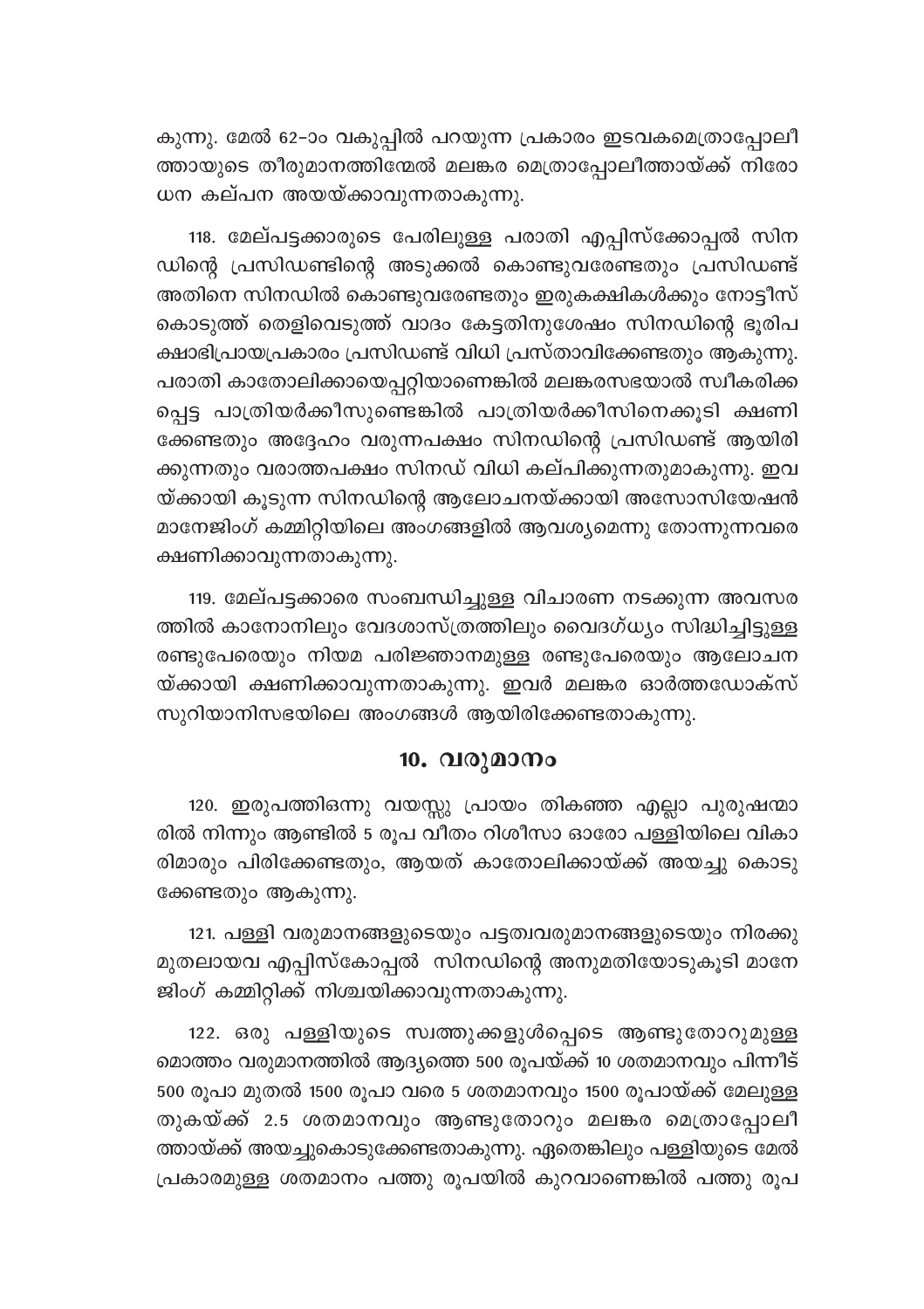യിൽ കുറയാതെ ഈ ഇനത്തിൽ ആ പള്ളിയിൽ നിന്നും മലങ്കര മെത്രാ പ്പോലീത്തായ്ക്ക് അയച്ചു കൊടുക്കേണ്ടതാകുന്നു.

123. ഇങ്ങനെ കിട്ടുന്ന തുകയിൽ 10-ന് 4 വീതം ഇടവകമെത്രാപ്പോ ലീത്തായ്ക്കും 2 വീതം മെത്രാസന ഇടവക ഫണ്ടിലേയ്ക്കും 1 വീതം മലങ്കര മെത്രാപ്പോലീത്തായ്ക്കും, 3 വീതം മലങ്കര ഇടവക ഫണ്ടിലേക്കും മലങ്കര മെത്രാപ്പോലീത്താ വീതിച്ചുകൊടുക്കേണ്ടതാകുന്നു.

## 11. സന്യാസാശ്രമങ്ങൾ

124. സന്യാസാശ്രമങ്ങളോ അതുപോലുള്ള സ്ഥാപനങ്ങളോ എപ്പി സ്ക്കോപ്പൽ സിനഡിന്റെ അനുമതിയോടു കൂടി മാത്രം തുടങ്ങേണ്ടതും അതുകൾ എപ്പിസ്ക്കോപ്പൽ സിനഡിന് കീഴ്പ്പെട്ടിരിക്കുന്നതും ആകുന്നു.

125. ടി സ്ഥാപനങ്ങളിലെ അംഗങ്ങളിൽ ആരെങ്കിലുമോ എല്ലാവരുമോ ഈ സഭ വിട്ട് അന്യസഭയിലേക്കു പോകുന്നതായാൽ അവർക്ക് ടി സ്ഥാപ നങ്ങളിന്മേലും അവയുടെ സ്വത്തുക്കളിന്മേലും ഉള്ള അവകാശം നശി ച്ചുപോകുന്നതും ടി സ്ഥാപനങ്ങളും സ്വത്തുക്കളും ഈ സഭ വകയായി എന്നും ഇരിക്കുന്നതുമാകുന്നു.

## 12. റൂൾ കമ്മിറ്റി

126. ഈ ഭരണഘടനയിൽ കാലസ്ഥിതി അനുസരിച്ചും സൗകര്യം അനുസരിച്ചും ആവശ്യമായി വരാവുന്ന ഭേദഗതികൾ വരുത്തുന്നതിലേക്ക് അസോസിയേഷൻ മാനേജിംഗ് കമ്മിറ്റി നിയമിക്കുന്ന ഒരു റൂൾ കമ്മിറ്റി ഉണ്ടായിരിക്കേണ്ടതാകുന്നു. ഈ റൂൾ കമ്മിറ്റിയുടെ പ്രസിഡണ്ട് ഒരു മേല്പട്ടക്കാരൻ ആയിരിക്കുന്നതാകുന്നു.

127. റൂൾ കമ്മിറ്റി ഭേദഗതികൾ അസോസിയേഷൻ മാനേജിംഗ് കമ്മി റ്റിയിൽ സമർപ്പിക്കേണ്ടതും അസോസിയേഷൻ മാനേജിംഗ് കമ്മിറ്റി പാസ്സാക്കുന്ന നിശ്ചയങ്ങൾ അസോസിയേഷനും എപ്പിസ്കോപ്പൽ സിനഡും ഭേദപ്പെടുത്തുന്നതുവരെ നടപ്പിൽ ഇരിക്കുന്നതും ആകുന്നു.

#### <u>13.</u> പലവക

128. വിശ്വാസം, പട്ടത്വം, ഡിസിപ്ലിൻ എന്നിതുകളെ ബാധിക്കുന്ന യാതൊരു നിശ്ചയവും പാസ്സാക്കുന്നതിന് ഇടവകയോഗത്തിനോ, ഇട വക മാനേജിംഗ് കമ്മിറ്റിക്കോ, മെത്രാസന ഇടവക യോഗത്തിനോ, മെത്രാ സന കൗൺസിലിനോ, മലങ്കര അസോസിയേഷനോ, അസോസിയേ ഷൻ മാനേജിംഗ് കമ്മിറ്റിക്കോ അധികാരമില്ലാത്തതാകുന്നു.